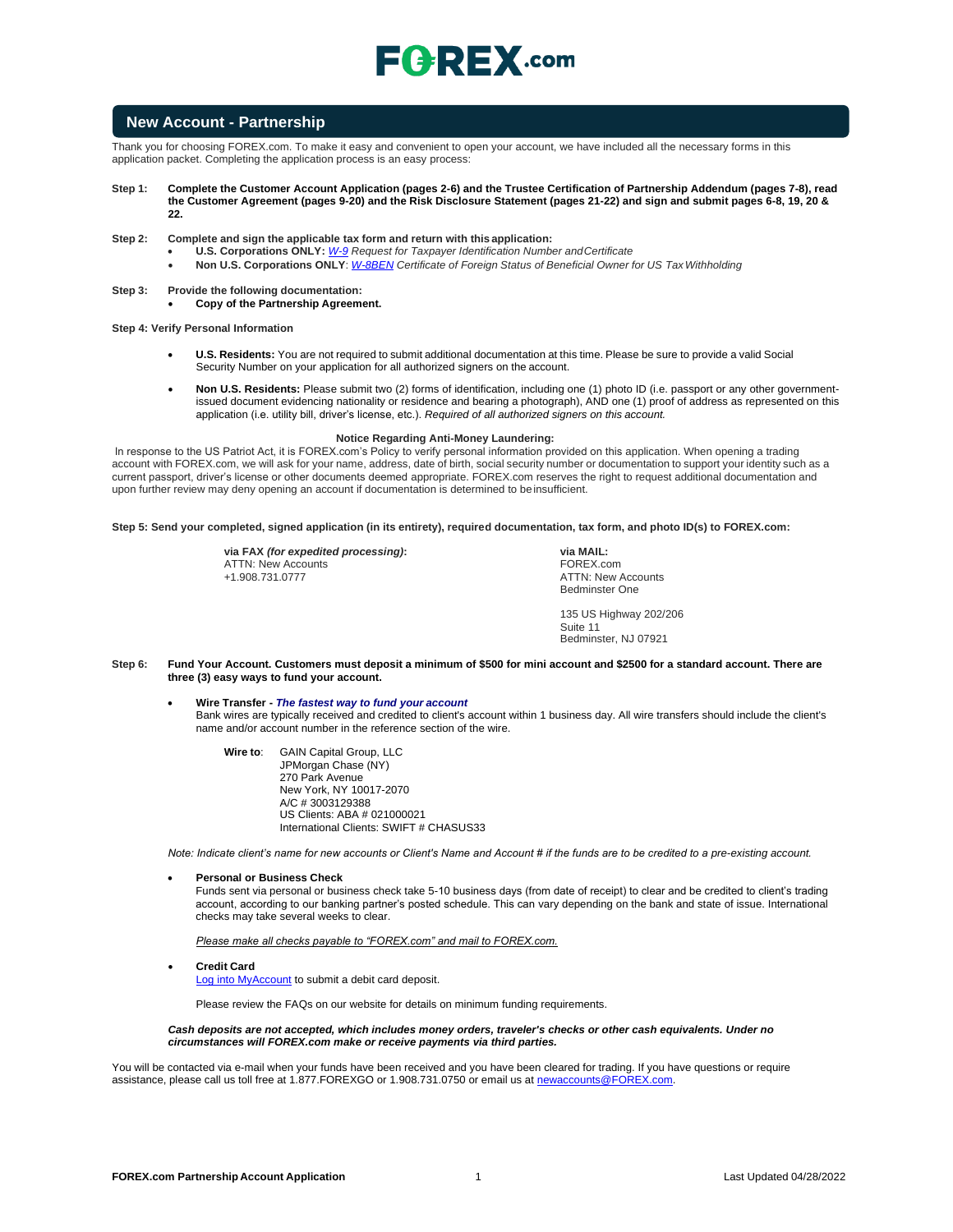## **Customer Account Application - Partnership**

**This Application must be completed in full or it will not be processed**. FOREX.com will not disclose, share or sell your personal information to third parties. You must be at least 18 years of age to open an account. Please type or print clearly.

| <b>INTRODUCING BROKER (IFAPPLICABLE)</b>                                                                                                                                                                                             |                         |
|--------------------------------------------------------------------------------------------------------------------------------------------------------------------------------------------------------------------------------------|-------------------------|
|                                                                                                                                                                                                                                      |                         |
| PRIMARY CONTACT <b>Example 2018</b>                                                                                                                                                                                                  |                         |
|                                                                                                                                                                                                                                      |                         |
| (This will be our primary method of contacting you)                                                                                                                                                                                  |                         |
| Contact Relationship to Entity: Owner<br>Officer/Director $\Box$                                                                                                                                                                     |                         |
| <u>PARTNERSHIP DETAILS FOR A STRINGER STRINGER SHIP DETAILS FOR A STRINGER SHIP OF STRINGER STRINGER SHIP OF STRINGER STRINGER STRINGER STRINGER STRINGER STRINGER STRINGER STRINGER STRINGER STRINGER STRINGER STRINGER STRINGE</u> |                         |
| Choose one: General Partnership Limited Partnership                                                                                                                                                                                  |                         |
|                                                                                                                                                                                                                                      |                         |
|                                                                                                                                                                                                                                      |                         |
| Jurisdiction (State or Country) of Partnership: ________________________________                                                                                                                                                     |                         |
| Please provide a detailed description of your core business activities as well as your revenue sources                                                                                                                               |                         |
|                                                                                                                                                                                                                                      |                         |
| <b>PARTNERSHIP ADDRESS AND ARTICLE IN A PARTNERSHIP ADDRESS</b>                                                                                                                                                                      |                         |
| Address (P.O. boxesnot accepted): example and a series of the series of the series of the series of the series of the series of the series of the series of the series of the series of the series of the series of the series       |                         |
|                                                                                                                                                                                                                                      |                         |
| <b>MAILING ADDRESS</b>                                                                                                                                                                                                               |                         |
| Address (P.O. boxesnot accepted):<br>and the control of the control of the control of the control of the control of the control of the control of the                                                                                |                         |
|                                                                                                                                                                                                                                      |                         |
| Only foreign (non U.S.) partnerships must complete this section:                                                                                                                                                                     |                         |
|                                                                                                                                                                                                                                      |                         |
|                                                                                                                                                                                                                                      |                         |
| What products/services do you sell or provide?<br>Services and the services of the service of the service of the service of the service of the service of the service of the service of the service of the service of the servic     |                         |
| List all business locations. Attach separate sheet if necessary: ______________________                                                                                                                                              |                         |
| $\overline{\phantom{a}}$ 2<br>FOREX.com Partnership Account Application                                                                                                                                                              | Last Updated 04/28/2022 |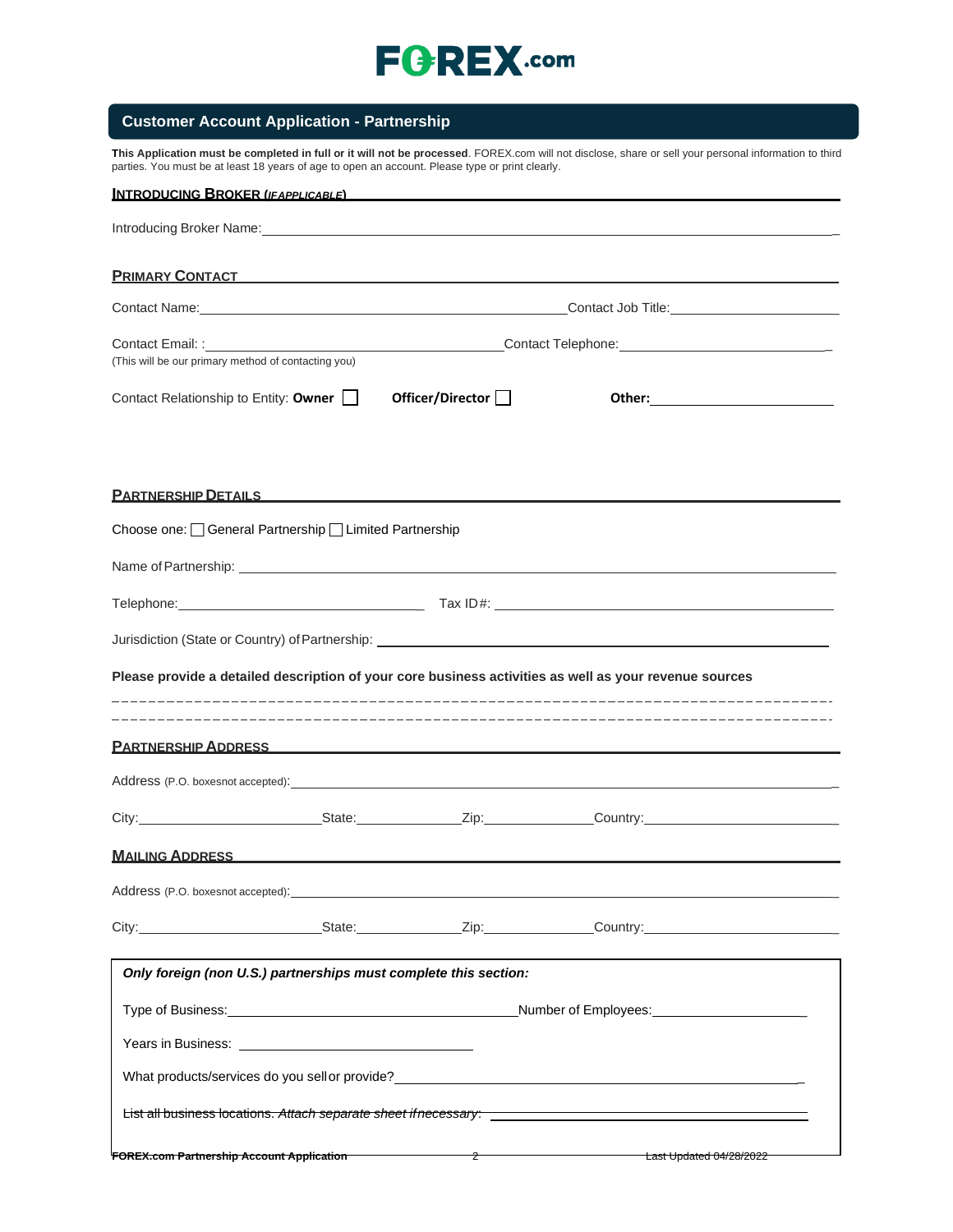

### **BENEFICIAL OWNER AND CONTROL PERSON INFORMATION**

**Provide a list of all natural person(s) who beneficially own the entity, including their ownership percentage (must equal 100%). In addition, please list all persons who hold an executive or senior manager position, or who regularly performs similar functions (i.e Control Person(s)). Attach additional sheets if necessary**

### **1. Individual Beneficial Owner and Control Person Information**

| Name | Date of<br><b>Birth</b> | <b>Address</b> | Title | SSN/Passport | Ownership % |
|------|-------------------------|----------------|-------|--------------|-------------|
|      |                         |                |       |              |             |
|      |                         |                |       |              |             |
|      |                         |                |       |              |             |
|      |                         |                |       |              |             |
|      |                         |                |       |              |             |
|      |                         |                |       |              | 100%        |

**2.** If the entity is part of a larger corporate organizational structure, please provide a list of all direct and/or indirect owner names. This should include all entities in the ownership chain from the direct parent to the ultimateparent:

### **Entity Ownership Structure (if applicable)**

| Name | <b>Address</b> | <b>TIN</b> | Ownership % |
|------|----------------|------------|-------------|
|      |                |            |             |
|      |                |            |             |
|      |                |            |             |
|      |                |            |             |
|      |                |            |             |

**3. Are any of the company's shares held in nominee? Y N** If yes, please explain:

#### **OFFICERS (***PROVIDE INFORMATION ABOUT ALL OFFICERS/CONTROL PERSONS)*

| Name: 2008. 2009. 2009. 2009. 2009. 2009. 2009. 2009. 2009. 2009. 2009. 2009. 2009. 2009. 2009. 2009. 2009. 20 |  |                                                |
|----------------------------------------------------------------------------------------------------------------|--|------------------------------------------------|
|                                                                                                                |  |                                                |
|                                                                                                                |  |                                                |
|                                                                                                                |  | $\begin{array}{c} \text{Country:} \end{array}$ |
|                                                                                                                |  |                                                |

\_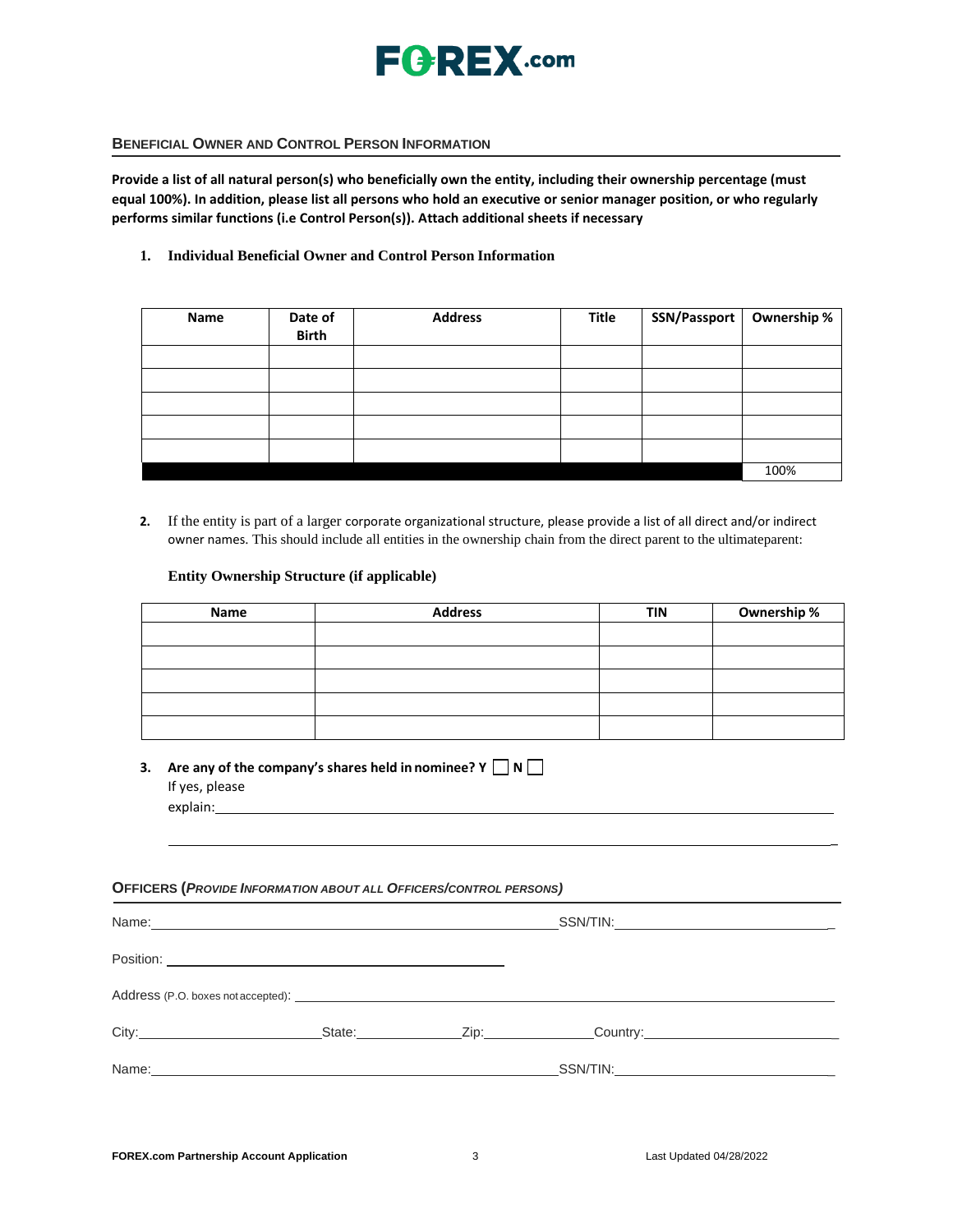|                      |                                                                                                                      | Address (P.O. boxes not accepted): <u>example and a series</u> and a series of the series of the series of the series of the series of the series of the series of the series of the series of the series of the series of the seri           |
|----------------------|----------------------------------------------------------------------------------------------------------------------|-----------------------------------------------------------------------------------------------------------------------------------------------------------------------------------------------------------------------------------------------|
|                      |                                                                                                                      |                                                                                                                                                                                                                                               |
|                      | <b>FINANCIAL INFORMATION</b>                                                                                         |                                                                                                                                                                                                                                               |
|                      | If the entity does not have any liabilities, please provide an explanation below:                                    |                                                                                                                                                                                                                                               |
|                      | Do you have financial statements that are less than 12 months old? $Y \Box N$                                        |                                                                                                                                                                                                                                               |
|                      |                                                                                                                      | If yes, please submit the most recent audited and/or unaudited financial statements. If none, please explain why.                                                                                                                             |
| <b>LEGAL HISTORY</b> |                                                                                                                      |                                                                                                                                                                                                                                               |
|                      | potentially disqualify you from registration with any regulatoryagency? Y $\Box$ N $\Box$<br>If yes, please explain: | Were you or any senior corporate officer/ principal ever charged or convicted of a felonious crime which would                                                                                                                                |
| <b>AFFIRMATION</b>   |                                                                                                                      |                                                                                                                                                                                                                                               |
|                      |                                                                                                                      | Are the deposited funds contributed solely by the entity and/or itsprincipals/owners? Y $\Box$ N $\Box$                                                                                                                                       |
| solely from:         |                                                                                                                      | If yes, you affirm that all assets deposited or to be deposited in the account(s) are corporate proprietary funds resulting<br>a. Paid in capital contributed by the firms owners/principals as disclosed in the customer application; and/or |
|                      |                                                                                                                      |                                                                                                                                                                                                                                               |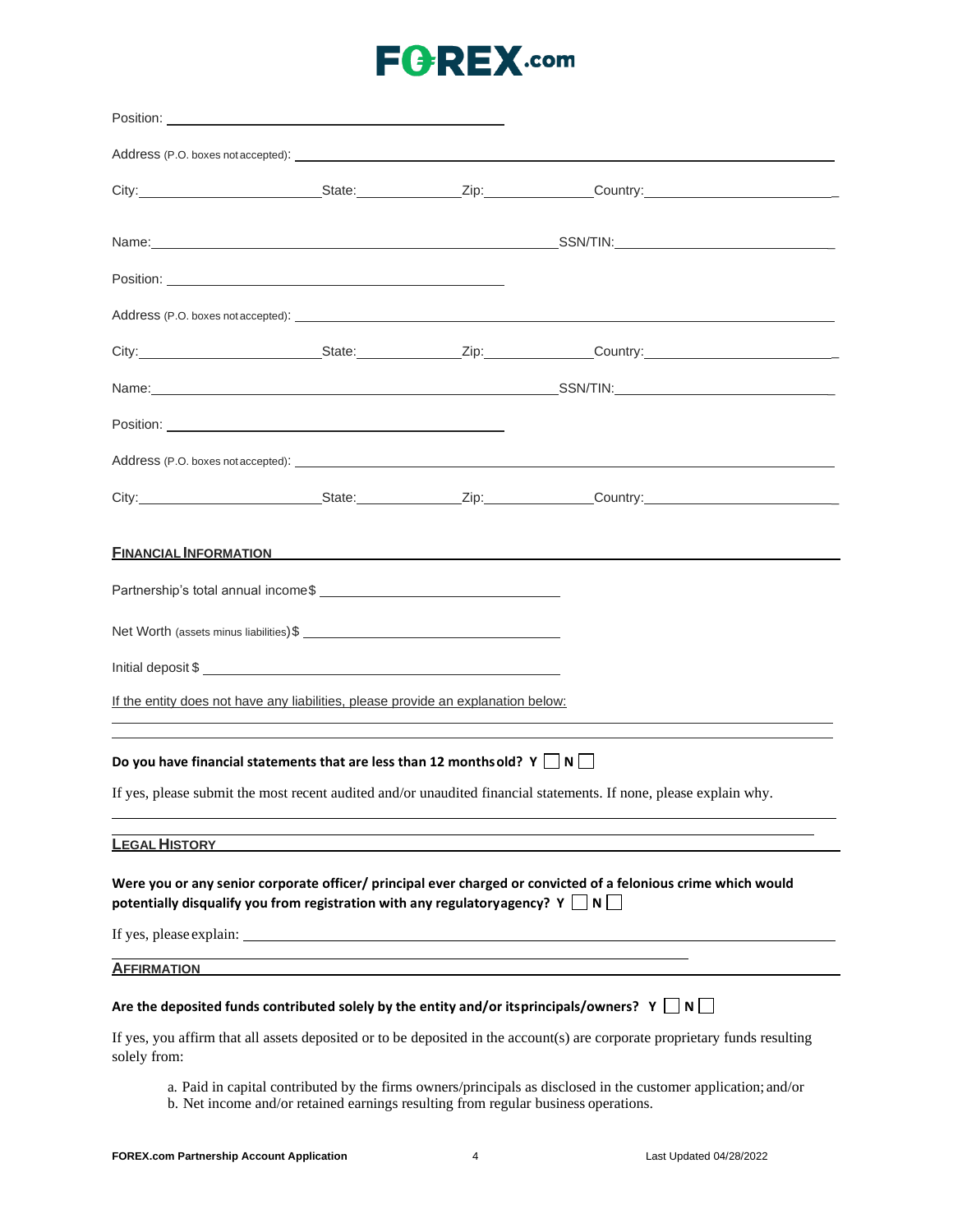

#### **ADDITIONAL INFORMATION (REQUIRED)**

| Are you employed by a Futures Commission Merchant (FCM), broker, or registered with the<br>CFTC, NFA or equivalent regulatory body?<br>If yes, provide Company Name:                                                                                                                                          | $\Box$ YES $\Box$ NO |
|---------------------------------------------------------------------------------------------------------------------------------------------------------------------------------------------------------------------------------------------------------------------------------------------------------------|----------------------|
| Are there any undisclosed persons with a financial interest inthis account?<br>If yes, please list nameshere: example and the set of the set of the set of the set of the set of the set of the set of the set of the set of the set of the set of the set of the set of the set of the set of the set of the | $\Box$ YES $\Box$ NO |

*Industry regulations require us to obtain the information requested in this section.*

#### **TRADING EXPERIENCE**

| a) | Stocks/Equities<br>□ None     | $\vert \vert$ $<$ 6 months | $\Box$ 6 months – 1 year  | $\Box$ 1-2 years | $\Box$ 2-3 years  | Over 3 years           |
|----|-------------------------------|----------------------------|---------------------------|------------------|-------------------|------------------------|
| b) | Options<br>$\Box$ None        | $\vert \vert$ $<$ 6 months | $\Box$ 6 months – 1 year  | $\Box$ 1-2 years | $\Box$ 2-3 years  | $\vert$   Over 3 years |
| C) | <b>Futures</b><br>$\Box$ None | $\vert \vert$ $<$ 6 months | $\Box$ 6 months – 1 year  | $\Box$ 1-2 years | $\Box$ 2-3 years  | Over 3 years           |
| d) | Forex<br>$\Box$ None          | $\vert \vert$ $<$ 6 months | $\Box$ 6 months $-1$ year | $\Box$ 1-2 years | $\vert$ 2-3 years | Over 3 years           |

#### **BENEFICIAL OWNERSHIP AND CONTROL PERSON ATTESTATION**

Pursuant to the obligations prescribed by the Financial Crimes Enforcement Network ("FINCEN") in 31 CFR 1010.230 of the Customer Due Diligence Rule, and by the requirements of Gain Capital Group, LLC ("GAIN Capital") policies and procedures, the undersigned acknowledges on behalf of the Institution named belowthat:

- 1. It has provided Gain Capital accurate and up-to-date information of all individuals and/or entities that hold, directly or indirectly, a 10% or more equity interest in the named Institution; including but not limited to, the name and title of a Natural Person opening the account, name and address of the legal entity for which the account is being opened, signature, date and Legal Entity Identifier (Optional);
- 2. It has provided Gain Capital Group, LLC accurate and up-to-date information of at least one individual who currently has managerial control of the named Institution;
- 3. It will promptly notify Gain Capital of any changes regarding any individuals and/or entities that hold, directly or indirectly, a 10% or more equity interest in the named Institution;
- 4. It will promptly notify Gain Capital of any change to the managerial control of the named Institution, which would require a newly named individual to be provided;
- 5. The undersigned is authorized to sign on behalf of the Institution named below.

The undersigned warrants and represents to GAIN Capital that the Application and Financial Statement completed above are true and correct, until written notice of material changes is delivered to GAIN Capital. You agree to notify GAIN immediately of any changes to Beneficial Ownership, Control Persons, Officers and any Authorized Persons.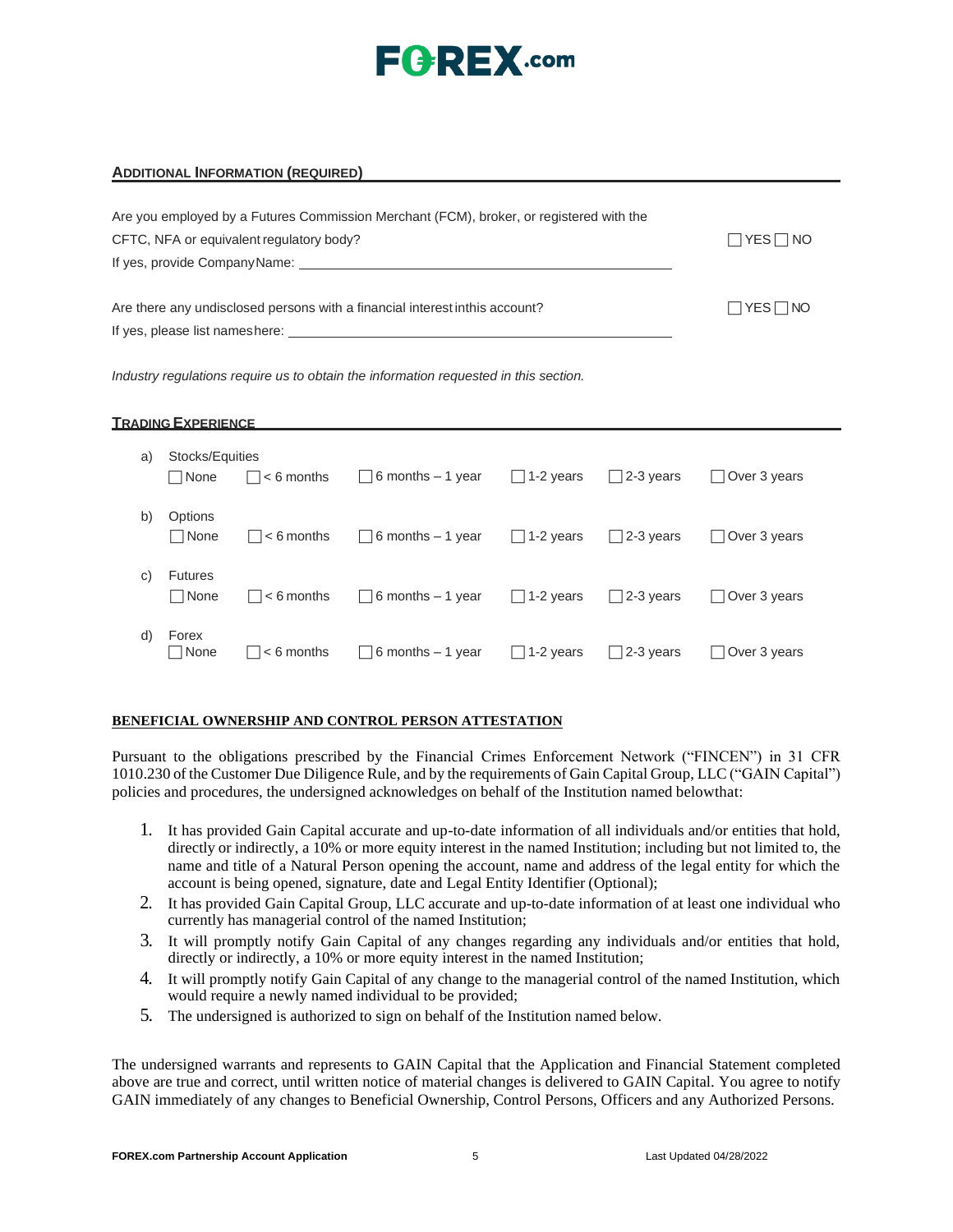

GAIN Capital is not responsible for any information that was incorrectly disclosed to us. You authorize GAIN Capital to verify the veracity and accuracy of the information you provided which may include a background review of matters regulatory, civil and/or criminal in nature. The undersigned authorizes any person or consumer reporting agency to compile and furnish to GAIN Capital any information it may have or obtain in response to such credit inquiries and agrees that such information shall remain GAIN Capital's property whether or not an account is opened. You hereby release GAIN Capital from any and all liability of whatever kind and nature which, at any time, could result from reviewing information and making a decision to extend its services to you. By signing below, you attest that as long as the account at GAIN Capital is active, the corporate entity will remain active in the jurisdiction in which it was formed.

Print Name of Entity: University of Entity:

Signature (Authorized Signor): Date: Date: Date: Date: Date: Date: Date: Date: Date: Date: Date: Date: Date: Date: Date: Date: Date: Date: Date: Date: Date: Date: Date: Date: Date: Date: Date: Date: Date: Date: Date: Date:

Name (Authorized Signor):

Title (Authorized Signor):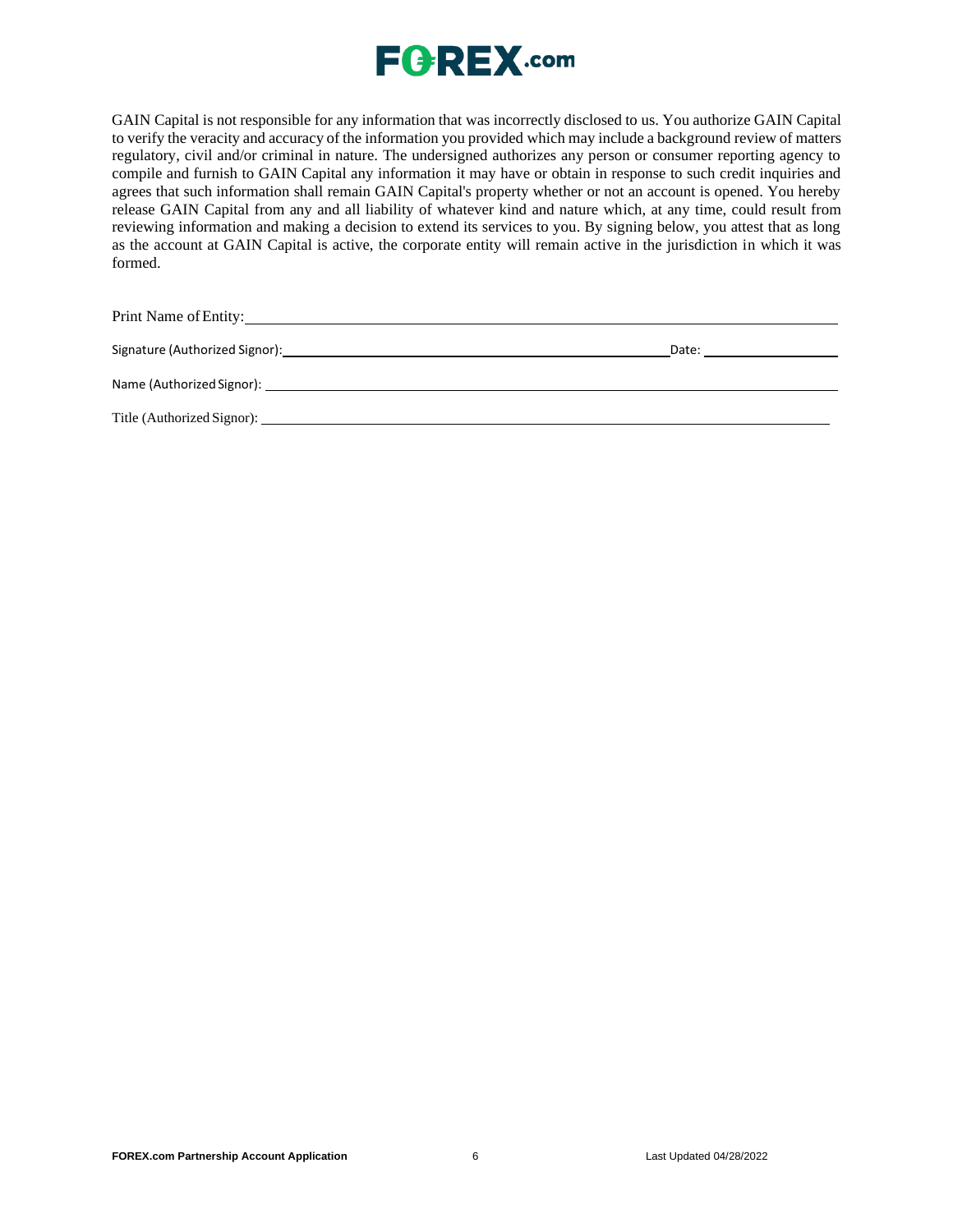

## <sup>P</sup>**Partnership Addendum**

Partnership Name:

Partnership MailingAddress:

#### **For GENERAL PARTNERSHIPS only:**

The partnership is a general partnership organized and validly existing under the laws of the State of .

All partners of the general partnership must designate their percentage (%) of participation, and sign this Partnership Addendum.

#### **For LIMITED PARTNERSHIPS only:**

The partnership is a Limited Partnership existing under the laws of the State of The general partner is **and is entitled to a share of the profits and losses** in the Account.

The general partner must sign this Customer Account Application and all applicable Annexes, addenda and other documents.

**Authorization of Partnership:** The General Partnership or Limited Partnership (in either case, the "Partnership"), has taken all necessary actions to authorize it to trade in, purchase and sell cash settled and physically settled Foreign Exchange Contracts, Cross Currency Contracts and Metal Contracts on a spot and forward basis, in accordance with the terms and conditions set forth in this Partnership Addendum, the FOREX.com Customer Account Application and any applicable Addenda thereto, the Customer Agreement and any Annexes thereto, as each may be amended, modified, or supplemented from time to time.

**Authorization of Persons:** The persons stated below are authorized (the "Authorized Persons"), and the signature that appears next to each name is the true signature of the person signing, on behalf of the Partnership, as the case may be:

- a) to apply for, open and maintain one or more Accounts at FOREX.com;
- b) to agree to buy and sell and to buy, sell (including sell "short") cash settled and physically settled Foreign Exchange Contracts and Cross Currency Contracts on a spot and forward basis, on Margin or otherwise for the Account and risk of the Partnership through and with FOREX.com, its successors and assigns;
- c) to deposit with and withdraw from the Account or Accounts maintained at FOREX.com cash, securities and other property;
- d) to grant to FOREX.com a security interest in (i) the Partnership's Account at FOREX.com, (ii) all Foreign Exchange Contracts, Cross Currency Contracts, Metal Contracts or Accounts, cash, security and other property in such Account or Accounts or delivered or otherwise provided by the Partnership to FOREX.com to secure the Partnership's indebtedness or obligations to FOREX.com or in FOREX.com's possession or control for any purpose (including safekeeping) and (iii) all products and proceeds of the foregoing (collectively, (i), (ii) and (iii) are referred to as the "collateral"); and
- e) to execute and deliver all documents, give all notices, make all trades and take all such other actions as FOREX.com, in its sole discretion deems necessary or desirable to evidence or perfect its security interest or to protect FOREX.com's interest with respect to any collateral.

| Name | Date |
|------|------|
| Name | Date |
| Name | Date |
| Name | Date |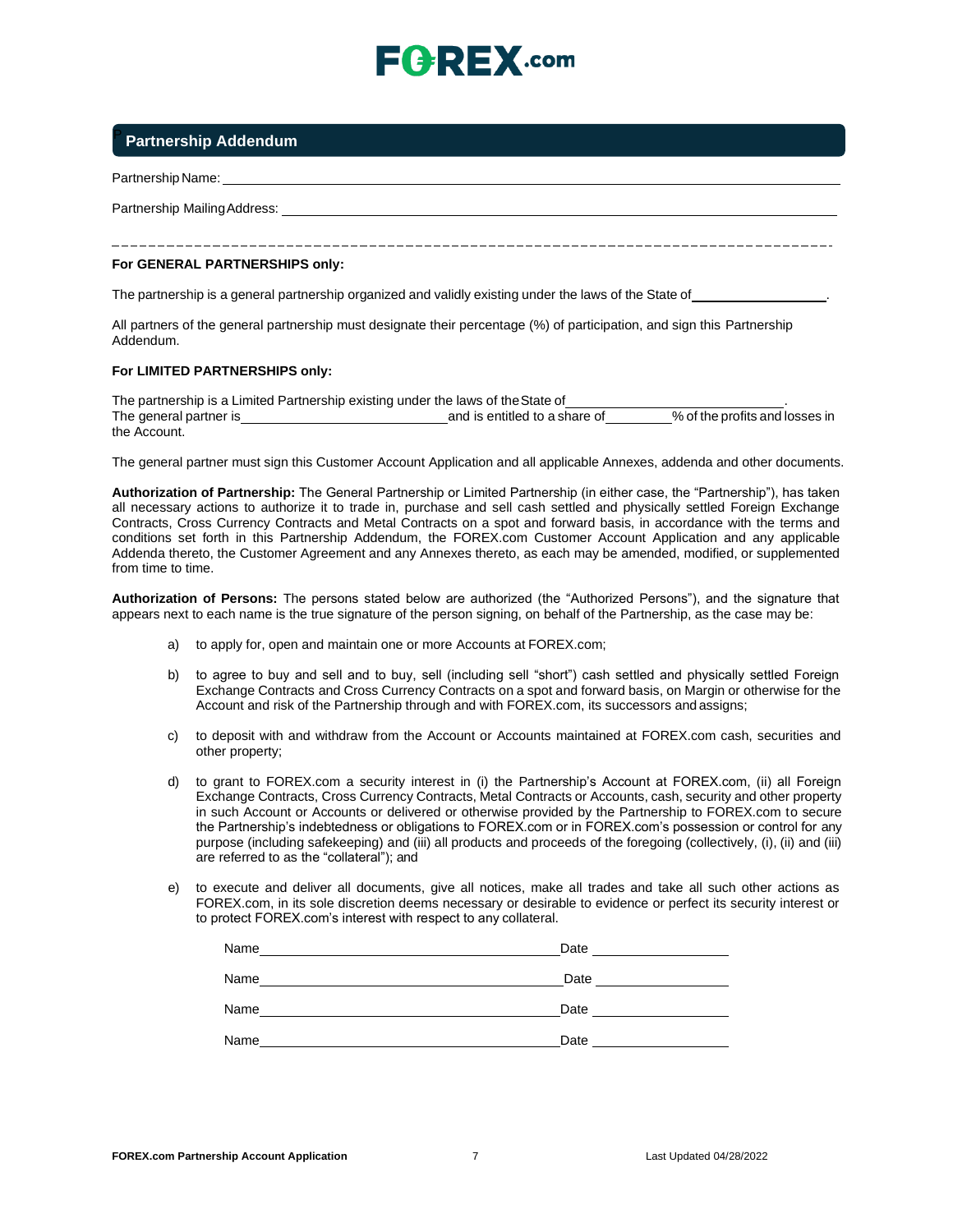

#### **Customer and each of Customer's general partners and, where applicable, limited partners, represent and warrant to FOREX.com and agree for the benefit of FOREX.com that:**

- (a) the Partnership agreement is in writing and provides that the Partnership will not terminate upon the death or incapacity of any one of the partners;
- (b) the partners and the Partnership are in compliance with and shall remain in compliance with all rules and regulations applicable to their activities including, but not limited to, the rules and regulations of any applicable regulatory agencies, and laws of the state in which the Partnership is organized and currentlyexisting;
- (c) the Partnership shall promptly notify FOREX.com in writing of the death or retirement of any partner, or any change in the Partnership agreement;
- (d) each of the Customer's general partners and, where applicable, limited partners, makes each of the representations, warranties and agreements in Section 4.1 of the Customer Agreement, which are hereby incorporated by reference as if fully set forth in this Partnership Addendum;
- (e) each of the Customer's general partners and, where applicable, limited partners, has read and understands the Risk Disclosure Statement (Annex B to the Customer Agreement) which is hereby incorporated by reference as if fully set forth in this Partnership Addendum, and affirms agreement with each statement therein;and
- (f) each of the Customer's general partners and, where applicable, limited partners, are jointly and severally liable to FOREX.com for any and all Contracts and other transactions and obligations made in conjunction with this Account and are bound by all terms and conditions of the Customer Agreement, including all Annexes thereto, and the Customer Account Application and any applicable Addenda, thereto executed by the person authorized on behalf of the Account.

### **GeneralPartnership**

| Signature: <u>Contract Communication</u>                                                                                                                                                                                            |  |
|-------------------------------------------------------------------------------------------------------------------------------------------------------------------------------------------------------------------------------------|--|
|                                                                                                                                                                                                                                     |  |
|                                                                                                                                                                                                                                     |  |
| <b>Limited Partnership</b>                                                                                                                                                                                                          |  |
|                                                                                                                                                                                                                                     |  |
| By Its General Partner: <b>Example 2018</b> 2019 12:30 20:30 20:30 20:30 20:30 20:30 20:30 20:30 20:30 20:30 20:30 20:30 20:30 20:30 20:30 20:30 20:30 20:30 20:30 20:30 20:30 20:30 20:30 20:30 20:30 20:30 20:30 20:30 20:30 20:3 |  |
|                                                                                                                                                                                                                                     |  |
|                                                                                                                                                                                                                                     |  |
|                                                                                                                                                                                                                                     |  |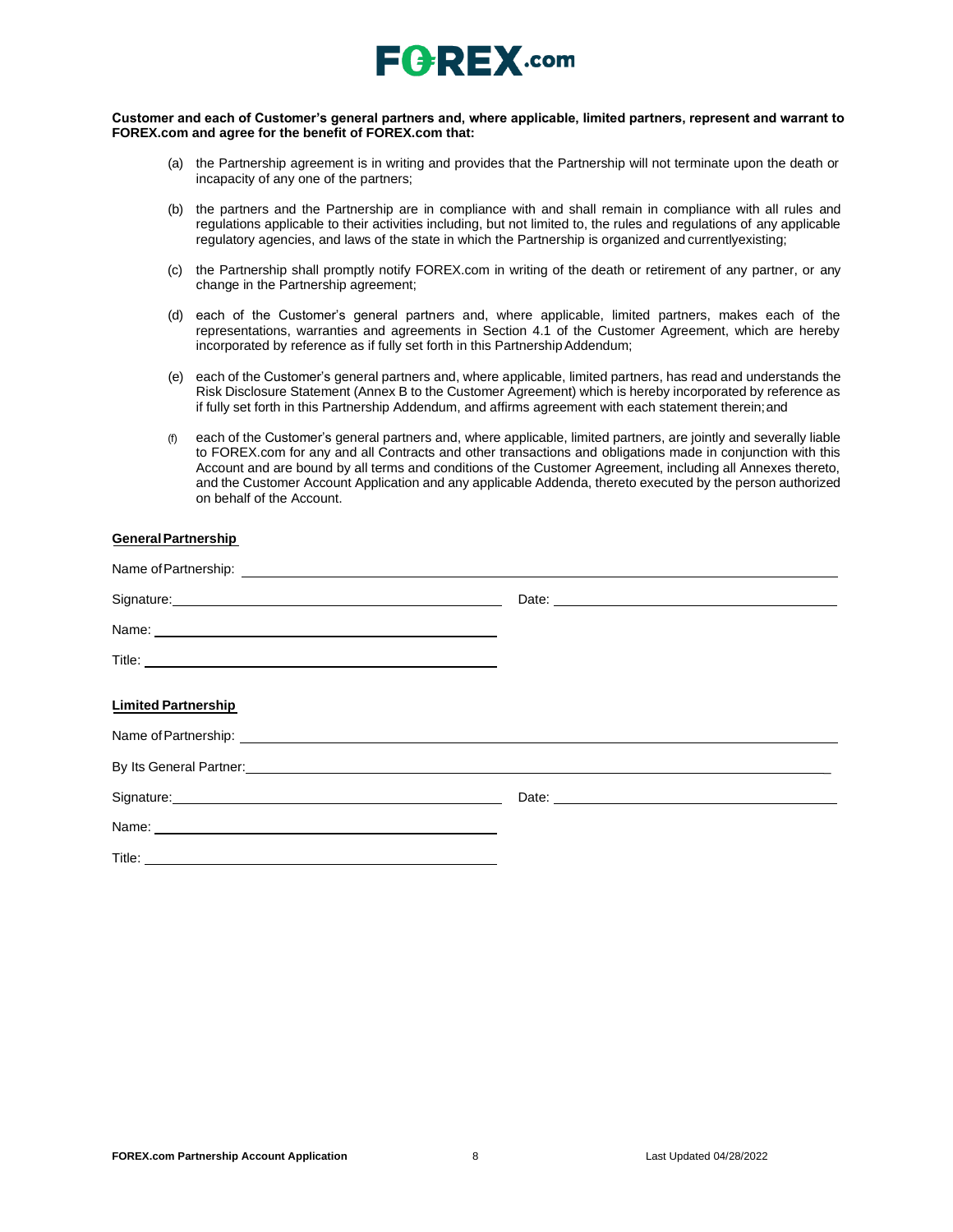## $E$   $R$   $E$   $X$  .com

#### **Notice Regarding Anti-Money Laundering**

In response to the US Patriot Act, it is FOREX.com's Policy to verify personal information provided on this application. When opening a trading account with FOREX.com, we will ask for your name, address, date of birth, social security number or documentation to support your identity such as a current passport, driver's license or other documents deemed appropriate. FOREX.com reserves the right to request additional documentation and upon further review may deny opening an account if documentation is determined to beinsufficient.

#### **Customer Agreement**

This Agreement sets forth the terms and conditions governing your Account at FOREX.com ("FOREX.com"), a division of GAIN Capital Group, LLC and all Contracts and other transactions in this Account with FOREX.com. In this Agreement, the undersigned customer is referred to as "Customer" or "You."

- 1. **DEFINITIONS.** Terms capitalized in this Agreement are defined in the Glossary as found on **FOREX.com** website [www.forex.com/en](http://www.forex.com/en-us/education/glossary/)[us/education/glossary/](http://www.forex.com/en-us/education/glossary/)
- 2. **SERVICES PROVIDED**. Subject to the terms and conditions of this Agreement and acceptance of Customer's application to open an Account with FOREX.com, FOREX.com will maintain one or more Accounts in Customer's name and will effect cash settled and physically settled transactions with and for Customer in the international Over-the-Counter Foreign Currency (foreign exchange) markets and metal markets on a spot basis, and provide such other services and products as FOREX.com may, in its sole discretion, determine from time to time in the future. Unless expressly stated otherwise in writing, all Contracts and other transactions entered into between FOREX.com and Customer shall be governed by the terms of this Customer Agreement, as amended from time to time (including, without limitation, FOREX.com's Trading Policies and Procedures).
- 3. **REPRESENTATIONS AND WARRANTIES.** As of the date hereof, the date of each Contract and other transaction in Customer's Account and any date on which FOREX.com's Risk Disclosure Statement or Trading Policies and Procedures are revised, updated or amended, Customer represents and warrants to FOREX.com and agrees for the benefit of FOREX.com that:
	- 3.1. if Customer is a natural person, Customer is of sound mind, legal age (18 years old in the United States) and legal competence.
	- 3.2. if Customer is not a natural person, (i) Customer is duly organized and validly existing under the applicable laws of the jurisdiction of its organization; (ii) execution and delivery of this Agreement and all Contracts and other transactions contemplated hereunder and performance of all obligations contemplated under this Agreement and all Contracts and other transactions contemplated hereunder have been duly authorized by Customer; and (iii) each person executing and delivering this Agreement and all Contracts and other transactions contemplated hereunder on behalf of Customer performing the obligations contemplated under this Agreement and any Contract and other transaction contemplated hereunder on behalf of Customer, has been duly authorized by Customer to doso.
	- 3.3. execution and delivery by Customer of this Agreement and all Contracts and other transactions contemplated hereunder, and performance of all of Customer's obligations contemplated under this Agreement and any Contract and other transaction contemplated hereunder, will not violate any statute, rule, regulation, ordinance, charter, by-law or policy applicable toCustomer.
	- 3.4. Customer has full beneficial ownership of Customer's Account. Customer has not granted and will not grant a security interest in Customer's Account with FOREX.com (other than the security interest granted to FOREX.com hereunder) to any person without FOREX.com's prior written consent. Customer has full beneficial ownership of all collateral and will not grant any security interest in any Collateral to any person (other than the security interest granted to FOREX.com hereunder) without FOREX.com's prior written consent.
	- 3.5. Customer will execute and deliver all documents, give all notices, make all filings and take such other actions as FOREX.com, in its sole discretion, deems necessary or desirable to evidence or perfect any security interest in favor of FOREX.com or to protect FOREX.com's interests with respect to any Collateral.
	- 3.6. Customer has read and understands the provisions contained in this Agreement, including, without limitation, FOREX.com's Risk Disclosure Statement and Trading Policies and Procedures, Customer will review the Agreement each time it is amended. Customer will not affect any Opening Transaction in Customer's Account unless Customer understands FOREX.com's revised Agreement, and Customer agrees that in effecting any Opening Transaction it is deemed to represent that it has read and understands FOREX.com's revised Agreement as in effect at the time of such Opening Transaction.
	- 3.7. Customer agrees to comply with all applicable law. You may not use your personal account with FOREX.com for any illegal activity.
	- 3.8. All information provided by Customer to FOREX.com, including information regarding Customer's trading experience and investment sophistication, is true, correct and complete, and Customer will notify FOREX.com promptly of any changes in such information.
	- 3.9. The risk capital and/or intended initial deposit provided as part of the Customer Account Application and any subsequent deposits Customer makes to Customer's account in excess of such pre-disclosed amount(s) represents Customer's total risk capital which should it be lost in its entirety would not alter Customer's lifestyle.
- 4. **TRADING.** Customer authorizes FOREX.com to purchase and sell physically settled and cash settled Foreign Exchange Contracts and Cross Currency Contracts and Metal Contracts on a spot basis for Customer's Account in accordance with Customer's instructions received through the FOREX.com Online Trading System, MetaTrader® Online Trading System or via telephone to the FOREX.com Trading Desk, subject to the terms of this Agreement, including the Annexes hereto and the Customer Account Application, including any applicable addenda thereto. Customer agrees to be conclusively responsible for any instruction received electronically that is identified with Customer's password and Account number and for any electronic, oral and written instruction (including, but not limited to, any Order) to FOREX.com from persons FOREX.com, in its sole judgment, believes are apparently authorized by Customer. If Customer's Account is titled as a joint account, FOREX.com is authorized to act on the instructions of any one owner, without further inquiry, with regard to trading in the Account and the disposition of any and all assets in the Account. FOREX.com shall have no responsibility for further inquiry into such apparent authority and no liability for the consequences of any actions taken or failed to be taken by FOREX.com in reliance on any such instructions or on the apparent authority of any such persons.
	- 4.1. **Pricing Information**. FOREX.com will make available, by posting on the FOREX.com Online Trading System, MetaTrader® Online Trading System or by telephoning the FOREX.com Trading Desk, Bid Prices and Ask Prices at which FOREX.com is prepared to enter Foreign Currency Contracts, Cross Currency Contracts, or Metal Contracts with Customer. Each Bid Price or Ask Price shall be for a Spot Contract with a specified Value Date and shall specify each Eligible Foreign Currency or tradable U.S. dollar-based currency pairs involved where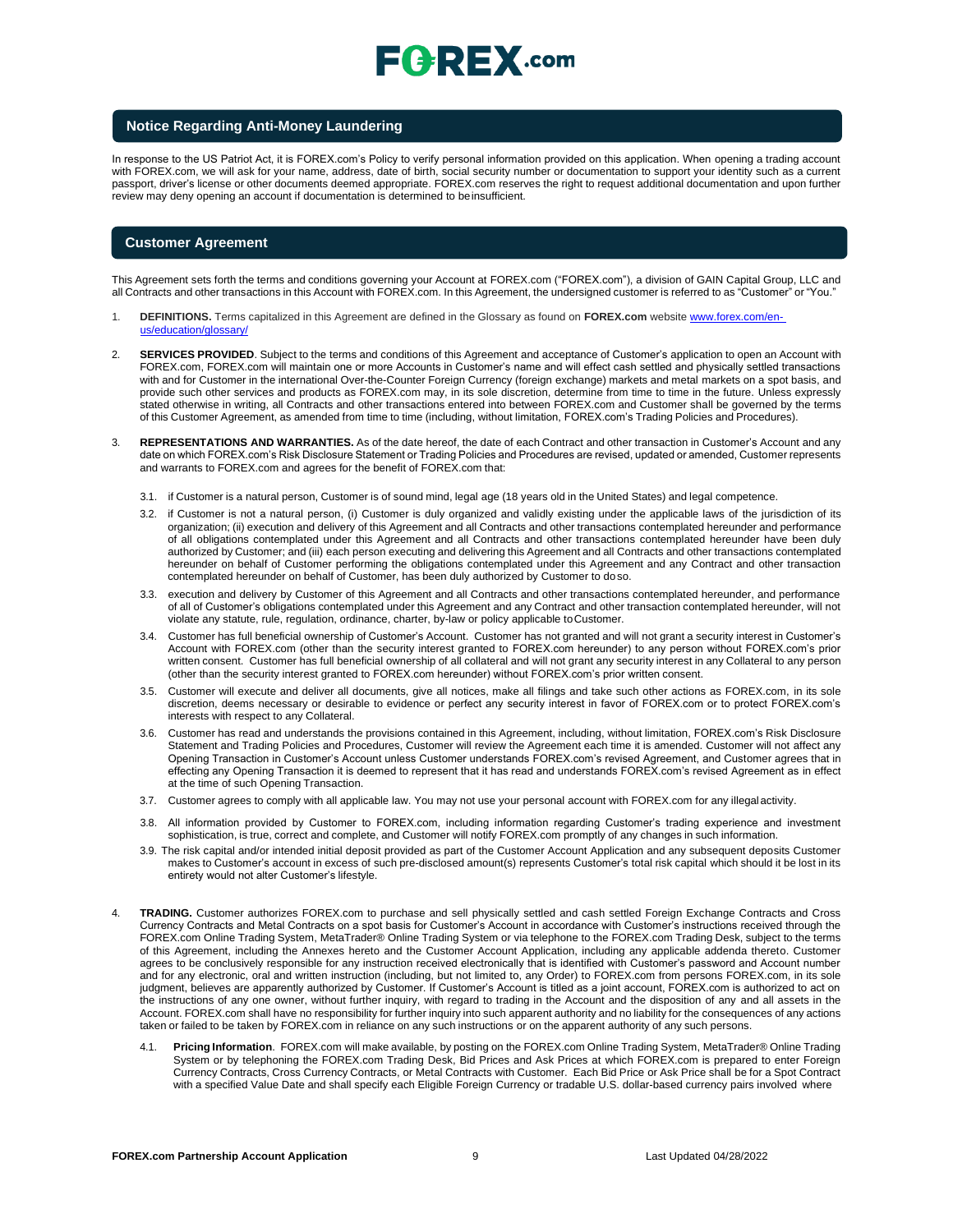applicable. FOREX.com expects that these prices will be reasonably related to the bid prices and ask prices available in the market at that time for similar transactions, but a number of factors, such as communication system delays, high volume or volatility can result in deviations between prices quoted by FOREX.com and other sources. FOREX.com makes no warranty, express or implied, that Bid Prices and Ask Prices represent prevailing bid prices and ask prices. In addition, these Bid and/or Ask Prices may reflect, at the direction of the Introducing Broker named above, additional pips added to the BID and/or ASK price that may result in an increase of the dealable spread available for the Customer's account as well as a per trade or per lot commission and/or fees. See **Section11-Charges**.

4.2. **Order Execution**. FOREX.COM will attempt to execute all Orders that it may, in its sole discretion, accept from Customer in accordance with Customer's instructions received through the FOREX.COM Online Trading System, MetaTrader® Online Trading System or via telephone to the FOREX.COM Trading Desk. In cases where the prevailing market represents prices different from the prices FOREX.COM has posted on our screen, FOREX.COM will attempt, on a best efforts basis, to execute trades on or close to the prevailing market prices. All Contracts made and entered into by FOREX.COM hereunder will be entered into by FOREX.COM as principal. Customer acknowledges, understands and agrees that FOREX.COM is not acting as a broker, intermediary, agent, and advisor or in any fiduciary capacity. FOREX.com will not requote prices. Slippage is a term referring to the difference between requested price and the price at which an order is actually filled. Slippage typically occurs around times of news or economic announcements and extreme market volatility and can be either positive or negative. Notwithstanding the provisions of this Paragraph, Customer acknowledges, understands and agrees that all non-market orders are accepted by FOREX.COM and undertaken on an "best-efforts basis" in accordance with the relevant provisions of the Trading Policies and Procedures, as amended from time to time. Please visit FOREX.com's website for more information on order types.

In rare circumstances due to market conditions, lack of liquidity typically associated with large order sizes and/or higher than normal market volatility and associated volume, your order may not be auto executed and be subject to manual review. Such manual review may result in a delay in execution with a potential for price slippage. [FO.com w](http://forex.com/)ill always attempt to fill your trades timely and at the best available price.

- 4.3. **Trade Matching**. FOREX.com or its affiliates may, at a future date, establish a trade matching system or determine to route Customer's orders to a trade matching system operated by third parties. In that event, FOREX.com, and/or any one or more of its affiliates, shall have the right (but not the obligation), in the sole discretion of FOREX.com or any such affiliate, to act for its own account, and as a counter party or as a broker to FOREX.com customers, in the making of markets and the purchase and sale of Foreign Exchange Contracts, Cross Currency Contracts and Metal Contracts via any medium, including without limitation, over any trade matching network in use by FOREX.com customers and/or the general public.
- 4.4. **Transmission.** FOREX.com shall have no responsibility for delays in the transmission of orders due to disruption, failure or malfunction of communications facilities and shall not be liable for any claims, losses, damages, costs or expenses, including attorneys' fees, to any person or entity arising other than as a direct result of FOREX.com's gross negligence.
- 4.5. **Position & Trading Limits**. FOREX.com reserves the right to limit the number of Open Positions that Customer may enter or maintain in Customer's Account. FOREX.com reserves the right, in its sole discretion, to refuse to accept any Order opening a new position or increasing an Open Position.
- 5. **MARGIN REQUIREMENTS**. Customer shall provide to and maintain with FOREX.com Margin in such amounts, in cash or other such forms, and within such limits as FOREX.com, in its sole discretion, may from time to time require. Customer's Account will be under the control of FOREX.com. FOREX.com may change Margin requirements at any time, without prior notice to Customer, and may call for additional Margin ("Margin Call") at (x) any time Customer's Margin Balance falls below FOREX.com's Minimum Margin Requirement as applied to that Account; and (y) any time FOREX.com, in its sole discretion, believes that it is prudent to do so. FOREX.com may at any time liquidate Customer's Account in accordance with Paragraph 9. FOREX.com may withdraw funds from the Customer's account without notice: (x) to ensure that Posted Margin equals or exceeds Required Margin; and (y) to satisfy any payment obligation to FOREX.com, including commissions, fees and charges in respect of Customer's Account. In the event that Customer directs FOREX.com to sell any Margin, Collateral, Contract or other property and FOREX.com is unable to deliver such Margin, Collateral, Contract or other propertyto a purchaser because Customer fails to deliver it to FOREX.com, FOREX.com may borrow or purchase any Margin, Collateral, Contract or property necessary to make such delivery, and Customer hereby agrees to guarantee and hold FOREX.com harmless against any liability, claim, loss, damage, cost or expense, including attorneys' fees that FOREX.com may sustain. See the Margin Requirements page on FOREX.com's website..
- 6. **SECURITY AGREEMENT.** In order to secure any indebtedness or other obligations at any time owing from Customer to FOREX.com, including, without limitation, (i) indebtedness or other obligations under any Account, Contract or other transaction with FOREX.com; or (ii) any indebtedness or other obligations resulting from any guarantee by Customer of any Account, Contract or other transaction with FOREX.com, Customer hereby assigns, pledges and grants to FOREX.com a security interest in and right of setoff against: (i) all of Customer's Accounts with FOREX.com; (ii) all Contracts, cash, securities and other property in Customer's Account at FOREX.com or delivered or otherwise provided by Customer to secure its indebtedness or other obligations to FOREX.com or in FOREX.com's possession or control for any purpose (including safekeeping); and (iii) all products and proceeds of the foregoing (collectively, (i), (ii) and (iii) are referred to as "Collateral"). At any time, in FOREX.com's sole discretion and without prior demand or notice, FOREX.com may apply any or all cash (or sell or buy in any such Contracts, securities or other property and apply the proceeds there from) to any such indebtedness or other obligations, notwithstanding that such indebtedness or other obligations arise in an Account other than the Account in which the cash, Contracts, securities or other property were held or generated. Notwithstanding Section 9- 207 of the New York Uniform Commercial Code, FOREX.com shall have the right to sell, pledge, rehypothecate, assign, invest, commingle and otherwise use any Collateral it holds (including, but not limited to, using the Contracts as collateral for a loan to FOREX.com) free from any claim or right of any nature whatsoever of the Customer, including any equity or right of redemption by the Customer and to register any Collateral in the name of FOREX.com, its custodian or a nominee for either. Any failure by FOREX.com to enforce its rights hereunder shall not be deemed a future waiver of such rights by FOREX.com. FOREX.com is irrevocably appointed as attorney-in-fact for Customer and is authorized, without notice to Customer, to execute and deliver any documents, give any notice and to take any actions on behalf of Customer, including the execution, delivery and filing of financing statements, that FOREX.com deems necessary or desirable to evidence or to protect FOREX.com's interest with respect to any Collateral. In the event that the Collateral deemed acceptable to FOREX.com ("Eligible Collateral") is at any time insufficient to satisfy Customer's indebtedness or other obligations to FOREX.com, including obligations to provide Margin in accordance with Paragraph 5 hereof, Customer shall promptly pay upon demand the entire amount of such deficit.
- 7. **NOVATION OF OPPOSING CONTRACTS.** Whenever there may exist in any Customer Account two or more open and opposite Contracts providing in whole or in part for the purchase and sale of the same Foreign Currency, Cross Currency Pairs or Metal Contracts on the same Value Date, such Contracts shall automatically be canceled and replaced by an obligation to settle only the net difference between amounts payable in respect of the relevant currencies under the relevant Contracts, and/or the net difference between the quantities of the relevant currency deliverable there under.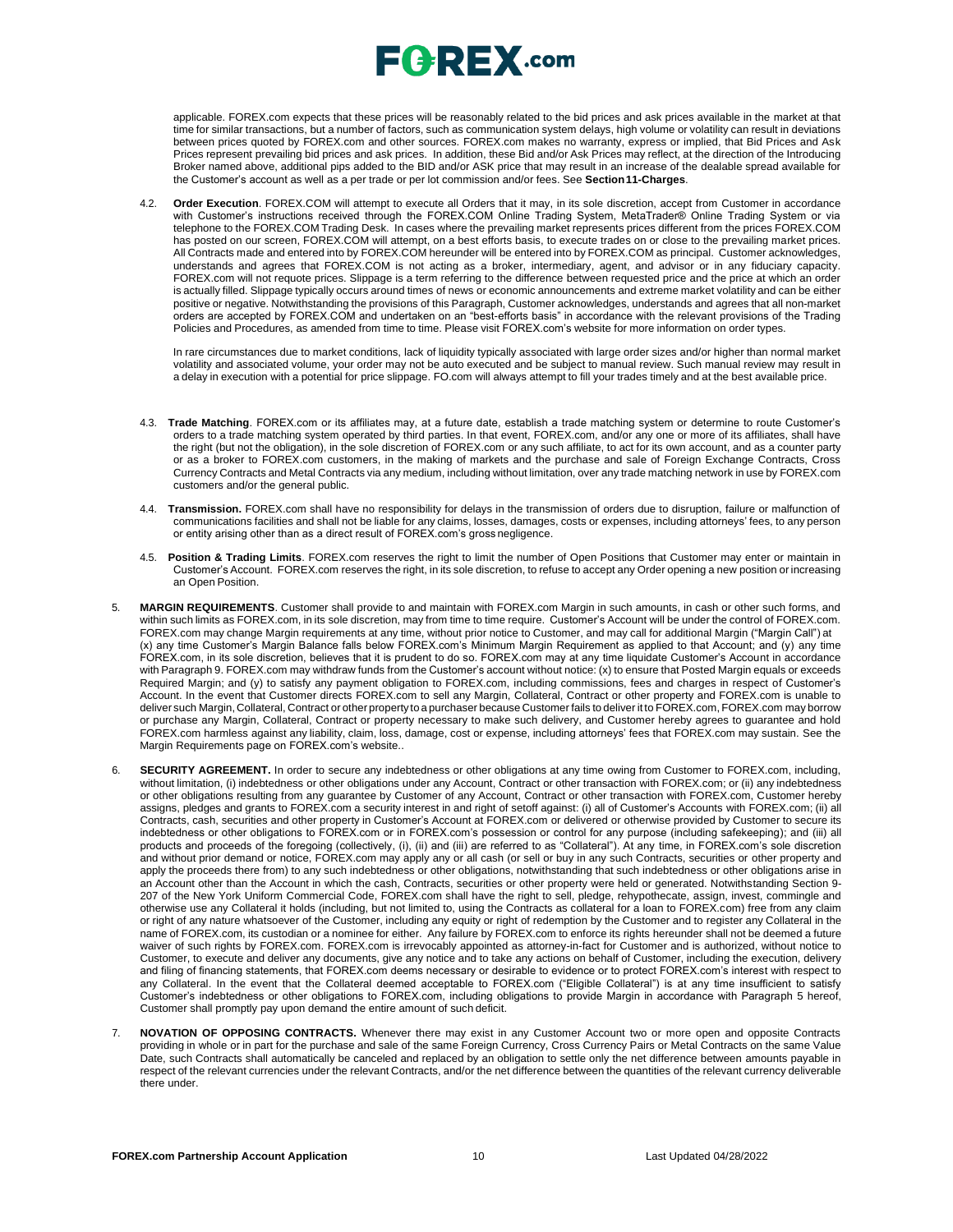- 8. **SETTLEMENT DATE; ROLLOVERS; DELIVERY.** In cases where transactions are executed for physical delivery, instructions on the settlement of Open Positions must be given to FOREX.com at least two (2) Business Days prior to the Value Date. In the absence of instructions from Customer directing FOREX.com to deliver, offset, or roll over Open Positions, FOREX.com is authorized, in FOREX.com's sole discretion, to deliver, roll over or offset all or any portion of the Open Positions in Customer's Account at Customer's risk. Delivery of Foreign Currency shall be made to the bank specified by the purchaser in a major city in the country in which the Foreign Currency is the legal tender. Unless otherwise agreed by FOREX.com and Customer in writing, the Foreign Currency shall be deliverable by wire transfer. FOREX.com may require payment of amounts due from Customer to FOREX.com prior to 16:30 ET on any day prior to payment of amounts due and payable by FOREX.com to Customer on that day. FOREX.com and Customer shall exchange, make use of, and periodically update and confirm any standing payment instructions. Spot Metal deliveries will take place at a location and custodian as approved by FOREX.com. Sufficient funds to take delivery or the necessary delivery documents must be in the possession of FOREX.com. If instructions, funds and documents are not received by FOREX.com by the specified time, FOREX.com may, in its sole discretion and without notice to Customer, offset Customer's Open Positions, roll over Customer's Open Positions into the next settlement time period, or make or receive delivery on behalf of Customer upon any terms and by any methods deemed reasonable by FOREX.com, in its sole discretion. Terms and/or methods for delivering, offsetting, or rolling over Customers' Open Positions may differ on a Customer-by-Customer basis relative to the current balance in the Customer'sAccount.
- 9. **LIQUIDATION OF ACCOUNTS AND DEFICIT BALANCES.** In the event of: (a) an Event of Default; (b) insufficient Margin, or FOREX.com's determination that any Collateral deposited to protect Customer's Account is inadequate, regardless of current market quotations, to secure Customer's Account; or (c) any other circumstances or developments that FOREX.com, in its sole discretion, deems appropriate for its protection, FOREX.com may, in its sole discretion, take one or more, or any portion, of the following actions: (1) satisfy any obligation Customer may have to FOREX.com (either directly or by way of guarantee or suretyship) out of any of Customer's funds or property in the custody or control of FOREX.com; (2) sell or purchase any or all Contracts and any securities or other property held or carried for Customer; and (3) cancel any or all outstanding Orders or Contracts or other transactions or commitments made by or on behalf of Customer. Any of the above actions may be taken without demand for Margin or additional Margin, without prior notice of sale or purchase or other notice to Customer, Customer's legal representatives, heirs, executor, administrator, trustee, legatee, successors or assigns and regardless of whether the ownership interest is held individually or jointly with others. Any prior demand or notice of sale or purchase shall not be considered a waiver of FOREX.com's right to sell or buy at any time in the future without demand or notice as provided above. In liquidation of Customer's Long Positions and Short Positions, FOREX.com may, in its sole discretion, offset in the same settlement or it may initiate new Long Positions or Short Positions in order to establish a spread or straddle that in FOREX.com's sole judgment may be advisable to protect or reduce existing positions in Customer's Account. Any sales or purchases may be made according to FOREX.com's judgment and in its sole discretion in any interbank, Over-the-Counter or other exchange market where such business is then usually transacted or at a public auction or private sale, and FOREX.com may purchase the whole or any part thereof free from any right of redemption. In the event the proceeds realized pursuant to liquidation are insufficient for the payment of all liabilities of Customer due to FOREX.com, Customer shall promptly pay upon demand the entire amount of any such deficit, together with all other deficits and all unpaid liabilities of Customer, including, but not limited to, all costs of enforcement and collection, such as, but not limited to, attorneys' fees, witness fees and travel expenses, interest on any such deficit and liabilities at a rate equal to three (3) percentage points above the then prevailing prime rate at FOREX.com's principal bank or the maximum interest rate allowed by law, whichever is lower. In the event FOREX.com incurs expenses other than for the collection of deficits, with respect to Customer's Account, Customer agrees to pay such expenses. See the Margin Requirements page on FOREX.com's website.
- 10. **FUTURES COMMISION MERCHANT AND RETAIL FOREIGN EXCHANGE DEALER.** FOREX.com is a registered Futures Commission Merchant and Retail Foreign Exchange Dealer (FCM/RFED) (NFA ID# 0339826), a member of the National Futures Association (NFA) and is regulated by the Commodity Futures Trading Commission (CFTC). For more information on the NFA and its policies visit [http://www.nfa.futures.org.](http://www.nfa.futures.org/) For information regarding FOREX.com, Commodity Futures Trading Commission (CFTC) registration, NFA membership information, regulatory and non-regulatory actions, please visit NFA's Background Affiliation Status Information Center (BASIC) at [http://www.nfa.futures.org/basicnet/.](http://www.nfa.futures.org/basicnet/)
- 11. **CHARGES.** FOREX.com is compensated for its services through the bid/ask spread and/or per-lot commission, as well as mark-up on rollovers and mark-up on back-to-base currency conversions for products not settling in a Customer's account base currency. FOREX.com may charge for incidental banking-related fees such as wire charges for deposits/withdrawals and returned check fees and monthly data fees. FOREX.com may charge monthly data fees in any account wherein there is no trading activity for at least twelve (12) months. FOREX.com reserves the right to change its fee structure at any time without notice. Fees do not currently, but may in the future include such things as statement charges, order cancellation charges, account transfer charges, telephone order charges or fees imposed by any interbank agency, bank, contract, market or other regulatory or self-regulatory organization arising out of FOREX.com's provision of services hereunder. Customer may incur additional fees for the purchase of optional, value added services offered by FOREX.com.
- 12. **INTRODUCING BROKERS.** If Customer's account has been introduced to FOREX.com by an Introducing Broker ("IB"), Customer understands and acknowledges that FOREX.com may compensate Introducing Broker for introducing Customer to FOREX.com and that such compensation may be on a per trade or other basis.
- 13. **FOREIGN ACCOUNTS.** Customers not residing in the United States ("Foreign Accounts") may be asked to comply with requests for special information by FOREX.com as required by any governmental unit or regulatory agency. This includes, but is not limited to, special calls for information. In the event of a special call for information, FOREX.com or its agent shall be required to obtain the information set forth by any governmental unit or regulatory agency requesting information. In addition, failure to respond to a special call may cause transactions to be prohibited (other than offsetting trades) for Customer.
- 14. **TRADE CONFIRMATIONS.** Trades executed online will be confirmed online at the time of the trade and trades entered into by telephone will be confirmed verbally and via the online platform by 17:30 ET on the day of execution. Reports of the confirmation of orders and statements of Accounts for Customer shall be deemed correct and shall be conclusive and binding upon Customer the sooner of: (x) two (2) Business Days after transmittal to Customer by posted mail; or (y) immediately with respect to Orders confirmed via the FOREX.com Online Trading System or MetaTrader® Online Trading System. Customer may object to confirmations and statements by telephone within the time frames identified above, but any such objection must be confirmed by e-mail to [info@FOREX.com](mailto:info@FOREX.com) or in writing within two (2) Business Days thereafter to FOREX.com, (which confirmation shall be deemed received only if actually delivered or mailed by registered mail, return receipt requested to FOREX.com at such address). Failure to object shall be deemed ratification by Customer of all actions taken by FOREX.com or FOREX.com's agents prior to Customer's receipt of such reports. Customer's failure to receive a trade confirmation shall not relieve Customer of the obligation to object as set out herein. Customer agrees to immediately call to FOREX.com's attention any oral information that Customer has reason to believe is inconsistent with Customer's own information. Customer understands, acknowledges and agrees that errors, whether resulting in a profit or loss to Customer, shall be corrected, and Customer's Account will be credited or debited in such manner and extent as to place Customer's Account in the same position in which it would have been had the error not occurred. Transaction Data Reports that include the transaction data required by NFA Compliance Rule 2-36 are available upon request. Please call 1-877-367-3946 (Toll Free) or 1-908-731-0730 (International) to request this information.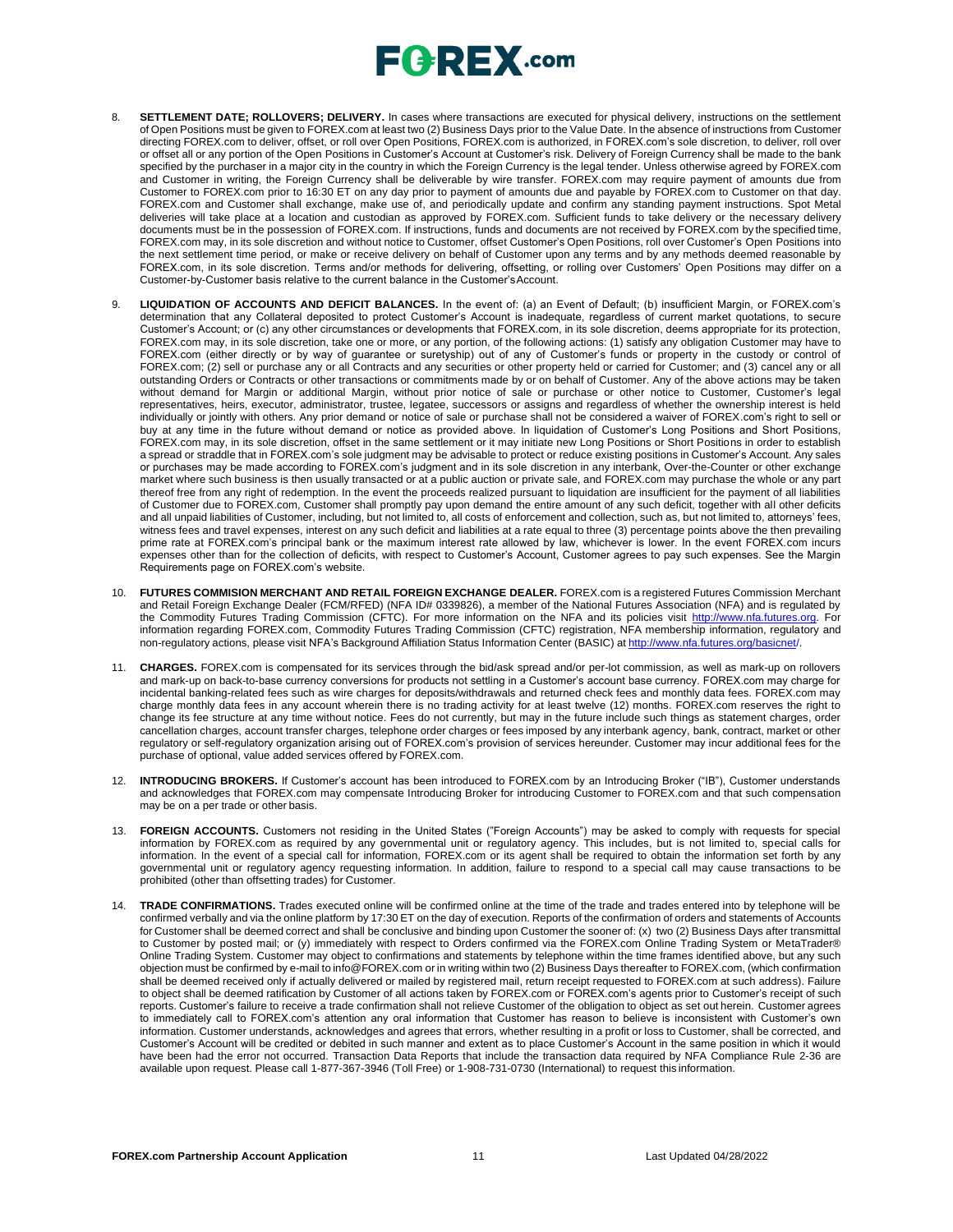- 15. **COMMUNICATIONS.** Reports, statements, notices and any other communications from FOREX.com may be transmitted to Customer by (x) placement on FOREX.com's Website; or (y) United States mail or other delivery service to Customer's current address as reflected on FOREX.com's records. Customer shall notify FOREX.com immediately of any change in Customer's address by e-mail to [info@FOREX.com](mailto:info@FOREX.com) or by United States mail or other delivery service to FOREX.com, Bedminster One, 135 US Highway 202/206, Suite 11, Bedminster, NJ 07921. All communications sent by FOREX.com shall be deemed effective when deposited by FOREX.com in the United States mail or with another delivery service, or when received by a transmitting agent (such as an Internet service provider) for transmission to Customer, whether actually received by Customer or not. All communications sent by Customer shall not be deemed effective until accepted byFOREX.com.
- 16. **FOREX.COM RESPONSIBILITIES.** Neither FOREX.com nor GAIN Capital shall be liable to Customer for any claims, losses, damages, costs or expenses, including attorneys' fees, caused, directly or indirectly, by any events, actions or omissions, including, without limitation, claims, losses, damages, costs or expenses, including attorneys' fees, resulting from civil unrest, war, insurrection, international intervention, governmental action (including, without limitation, exchange controls, forfeitures, nationalizations, devaluations), natural disasters, acts of God, market conditions, inability to communicate with any relevant person or any delay, disruption, failure or malfunction of any transmission or communication system or computer facility, whether belonging to FOREX.com, GAIN Capital, Customer, any market, or any settlement or clearingsystem.
- 17. **INTELLECTUAL PROPERTY AND CONFIDENTIALITY.** All copyright, trademark, trade secret and other intellectual property rights in the FOREX.com Online Trading System or MetaTrader® Online Trading System ("Trading System") shall remain at all times the sole and exclusive property of FOREX.com and/or its 3<sup>rd</sup> party service providers and Customers shall have no right or interest in the Trading System(s) except for the right to access and use the Trading System(s) as specified herein. Customer acknowledges that the Trading System(s) are confidential and have been developed through the expenditure of substantial skill, time, effort and money. The Customer will protect the confidentiality of FOREX.com<br>and/or its 3<sup>rd</sup> party service providers by allowing access to the Trading Sys Customer will not publish, distribute, or otherwise make information available to third parties any information derived from or relating to the Trading System(s). Customer will not copy, modify, de-compile, reverse engineer, and make derivative works of the Trading System(s) or in the manner in which it operates.
- 18. **INDEMNIFICATION.** Customer agrees to indemnify and hold FOREX.com, its affiliates, employees, agents, successors and assigns harmless from and against any and all liabilities, claims, losses, damages, costs and expenses, including attorneys' fees, incurred by FOREX.com arising out of: (i) Customer's failure to fully and timely perform its obligations hereunder; and (ii) any of Customer's representations and warranties made that may at any time be untrue or incorrect .and (iii) any failure or omission by MetaQuotes Software Corporation in providing to customers via GAIN the MetaTrader® Online Trading System. Customer also agrees to pay promptly to FOREX.com any and all claims, losses, damages, costs and expenses, including attorneys' fees, incurred by FOREX.com in the enforcement of any of the provisions of this Agreement, any Contracts and other transactions hereunder, and any other agreements between FOREX.com and Customer and the collection of any amounts due hereunder and there under.
- 19. **DISCLOSURE OF CUSTOMER INFORMATION.** FOREX.com will not share or sell information regarding its customers and/or prospective customers, except to its employees, agents, partners, and associates as required in the ordinary course of FOREX.com's business conducted on behalf of customers, including, but not limited to, FOREX.com's banking or credit relationships in accordance with FOREX.com's privacy policy. FOREX.com may also disclose to federal or state regulatory agencies and law enforcement authorities' information regarding Customer and Customer's transactions in response to a request for such information or in response to a court order or subpoena. To read FOREX.com's entire privacy policy, please visit: [www.forex.com/en-us/terms-and-policies/privacy-policy/](http://www.forex.com/en-us/terms-and-policies/privacy-policy/)
- 20. **JOINT ACCOUNTS AND/OR TRUST ACCOUNTS.** If more than one natural person executes this Agreement as Customer, all such natural persons agree to be jointly and severally liable for the obligations assumed in this Agreement. If this Agreement is executed by a trust, unincorporated association, partnership, custodian or other fiduciary, such Customer hereby agrees to indemnify, defend, save and hold free and harmless FOREX.com for any liabilities, claims, losses, damages costs and expenses, including attorneys' fees, resulting directly or indirectly from breach of any fiduciary or similar duty or obligation or any allegation thereof, including attorneys' fees.
- 21. **AMENDMENTS.** Customer understands, acknowledges and agrees that FOREX.com may amend or change this Agreement at any time. FOREX.com will provide notice to Customer of any such amendment or change by posting the amendment or change to the Website or by sending an e-mail message to Customer. Customer agrees to be bound by the terms of such amendment or change on the earlier of: (x) ten (10) days after FOREX.com has posted notice of such amendment or change to the Forex.com Website; or (y) on the date of the entry of any Order other than a Liquidating Order. In the event that Customer objects to any such change or amendment, Customer agrees to liquidate Customer's Open Positions and instruct FOREX.com regarding the disposition of all assets in Customer's Account within ten (10) Business Days after notice of the amendment or change has been posted to the Forex.com Website. No waiver or amendment of this Agreement may be implied from any course of dealing between the parties or from any failure by FOREX.com or its agents to assert its rights under this Agreement on any occasion or series of occasions. No oral agreements or instructions to the contrary shall be recognized or enforceable.
- 22. **TERMINATION.** This Agreement shall continue and be in effect until termination by Customer or FOREX.com. Customer may terminate this Agreement if: (i) Customer has no open Foreign Currency positions and no liabilities held by or owed to FOREX.com; (excluding any deficit balance in Customer Account being Company will not allow any Customer Account to reach a deficit balance); and (ii) Customer has provided three (3) days' written notice to FOREX.com by e-mail to [info@FOREX.com](mailto:info@fxadvantage.com) or by United States mail or other delivery service to FOREX.com.; and (iii) FOREX.com has accepted the notice as provided in Section 15 hereof. FOREX.com may, in its sole discretion, terminate this Agreement at any time, effective as of the close of business on the day notice is sent to Customer. Termination by either party shall not affect any Contracts or other transactions previously entered into and shall not relieve either party of any obligations set out in this Agreement, nor shall it relieve Customer of any obligations arising out of any deficit balance.
- 23. **ENTIRE AGREEMENT.** This Agreement together with the Customer Account Application embodies the entire agreement between FOREX.com and the Customer, superseding any and all prior written and oral agreements.
- 24. **RECORDINGS.** Customer acknowledges and agrees that any and all conversations between Customer and FOREX.com principals, agents, employees or associates, including the FOREX.com Trading Desk and customer service and operations desks may, at the option and in the sole discretion of FOREX.com, be recorded electronically with or without the use of an automatic tone warning device. Customer further agrees to the use of such recordings and transcripts thereof as evidence by either party in connection with any dispute or preceding that may arise involving Customer or FOREX.com.
- 25. **BINDING EFFECT.** This Agreement shall be continuous and shall cover, individually and collectively, all Accounts of Customer at any time opened or reopened with FOREX.com, irrespective of any change or changes at any time in the personnel of FOREX.com or its successors, assigns, or affiliates. This Agreement, including all authorizations, shall inure to the benefit of FOREX.com and its successors and assigns, whether by merger, consolidation, or otherwise and shall be binding upon Customer and/or the personal representatives, heirs, executor, administrator, trustee, legatees, legal representative, successors and assigns of Customer.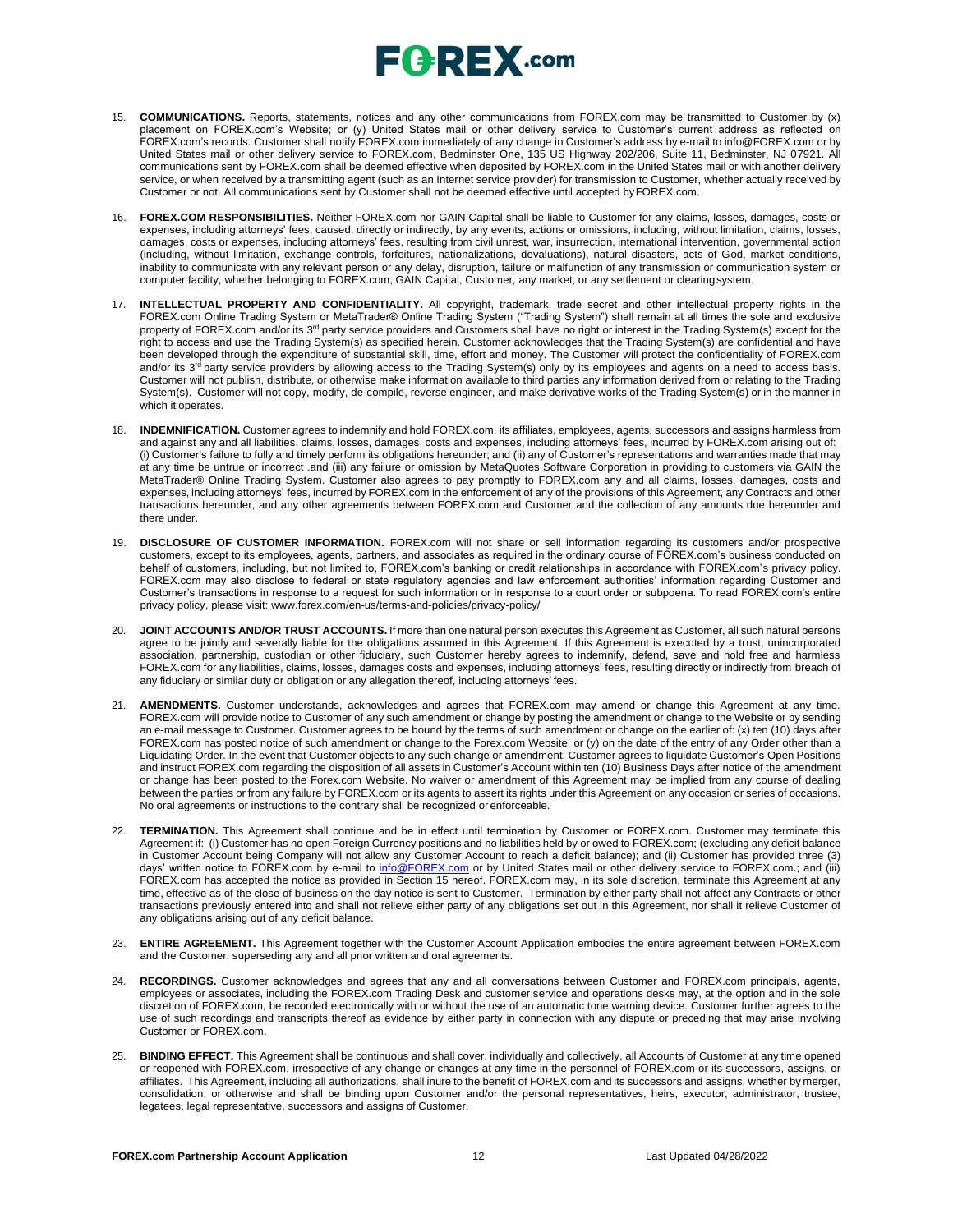- 26. **LAW AND JURISDICTION; SEVERABILITY.** This Agreement is governed by, and shall be construed in accordance with the laws of the State of New York, United States of America without giving effect to any conflict of laws doctrine that would interfere with or prevent the application of this provision. With respect to any suit, action or proceeding ("Proceeding") relating to this Agreement, Customer irrevocably (i) submits to the exclusive jurisdiction of the State and federal courts located in the Borough of Manhattan, State of New York; (ii) agrees to service of process in any legal proceeding by sending copies thereof by registered or certified mail, if practicable (postage prepaid) to the other party at the address set forth in this Agreement or updated as provided in Paragraph 15 hereof (where service of process is being made by FOREX.com); (iii) waives any objection which it may have at any time to the laying of venue of any Proceeding brought in any such court, waives any claim that such Proceeding have been brought in an inconvenient forum; (iv) agrees that any Proceeding shall be commenced within one (1) year after the cause of any such Proceeding shall have arisen; and (v) further waives the right to object, with respect to such Proceeding, that such court does not have jurisdiction over such party. Alternatively, at the option of either FOREX.com or Customer, any proceeding hereunder may be submitted for arbitration before the American Arbitration Association at Association's New York or New Jersey Office. The arbitration shall be conducted according to the rules then in effect of the American Arbitration Association. Any award of the arbitrator(s) will be final and binding. If any clause of this Agreement is determined void or invalid by a court of competent jurisdiction, the remainder of the Agreement shall remain in full force and effect.
- 27. **ACCEPTANCE.** This Agreement shall not be deemed to be accepted by FOREX.com or become a binding contract between Customer and FOREX.com until the signed Customer Account Application has been received and approved by FOREX.com. In the event that there are any unauthorized alterations or deletions to this Agreement or related documents such alteration and deletions shall not be binding on FOREX.com and said original forms shall govern Account.
- 28. **RELATIONSHIP WITH GAIN CAPITAL**. FOREX.com operates as a division of GAIN Capital Group, LLC. FOREX.com utilizes GAIN Capital Group's trading systems, infrastructure, technology, operations and personnel to facilitate Customer trading. GAIN Capital Group, LLC is a registered Futures Commission Merchant and Retail Foreign Exchange Dealer (FCM/RFED) and a member of the National Futures Association (NFA ID # 0339826).
- 29. **AUTHORIZATION TO TRANSFER FUNDS.** Customer hereby agrees that FOREX.com may at any time and from time to time, in the sole discretion of FOREX.com, apply and transfer from any of Customer's Accounts with FOREX.com to any of Customer's other accounts, whether held at FOREX.com or other approved financial institutions, any of the Contracts, currencies, securities or other property of Customer held either individually or jointly with others to another account.
- 30. **SPOT METALS.** Spot Metal contracts are not subject to regulation by the U.S. Commodity Futures Trading Commission and National Futures Association under the Commodity Exchange Act.

#### **Consent to Electronic Transmission of Account Statements**

Customer hereby consents to receive account statements (monthly and daily statements) online. FOREX.com will provide Customer with passwordprotected access to online reports. Customer will be able to generate daily, monthly and annual account statements detailing transaction activity, profit and loss statements, open positions, margin balances, account credits and debits, etc. Statements are deemed received when made available to Customer by FOREX.com, regardless of whether Customer actually accessed the statement. Customer is responsible for alerting FOREX.com to any change in their e-mail address. This consent shall be effective until revoked by Customer in writing and received by FOREX.com according to paragraph 15 of this Customer Agreement.

### **Agreement to Use Collateral**

Customer authorizes FOREX.com to sell, pledge, rehypothecate, assign, invest, commingle and otherwise use any Collateral held by FOREX.com, including, but not limited to, using the Contracts as collateral for a loan to FOREX.com, and, further dealing with the Collateral, as provided in the Customer Agreement (including, but not limited to Paragraph 6 thereof). Where Customer's Account consists of more than one Account, this authorization shall apply to all of Customer's Accounts with FOREX.com. This Agreement to Use Collateral shall remain in effect so long as Customer's Account with FOREX.com remains open or Customer has any obligations of any kind to FOREX.com, under the CustomerAgreement.

### **Social Security / Tax ID Certification**

Customer hereby certifies, under penalty of perjury, that (1) the number provided on the Customer Application is Customer's correct Social Security or Taxpayer Identification Number and (2) the ownership, or beneficiary, of Customer's Account is not subject to backup withholding under Section 3406(a)(1)(C) of the Internal Revenue Code.

#### **eSignal Disclaimer of Warranty**

If Customer should choose to utilize eSignal's Forex Charts, eSignal hereby expressly disclaims all warranties of every kind, express and/or implied, as to the licensed products (including the information, data and software contained therein), the results obtained by their use, as to the performance thereof and every other matter, including, but not limited to, warranties of merchantability and fitness for a particular purpose. eSignal and its third party suppliers do not guarantee the adequacy, accuracy, timeliness or completeness of the licensed products or any component thereof. eSignal and its third party suppliers shall not be subject to any damages or liability for any errors, omissions or delays therein. The licensed products and all components thereof are provided on an "as is" basis.

### **TradingView Disclaimer of Warranty**

If Customer should choose to utilize TradingView's charts, trading interface, news, analysis, website etc. (collectively, "TradingView Products"), TradingView and FOREX.com hereby expressly disclaim all warranties of every kind, express and/or implied, as to the licensed products (including the information, data and software contained therein), the results obtained by their use, as to the performance thereof and every other matter, including, but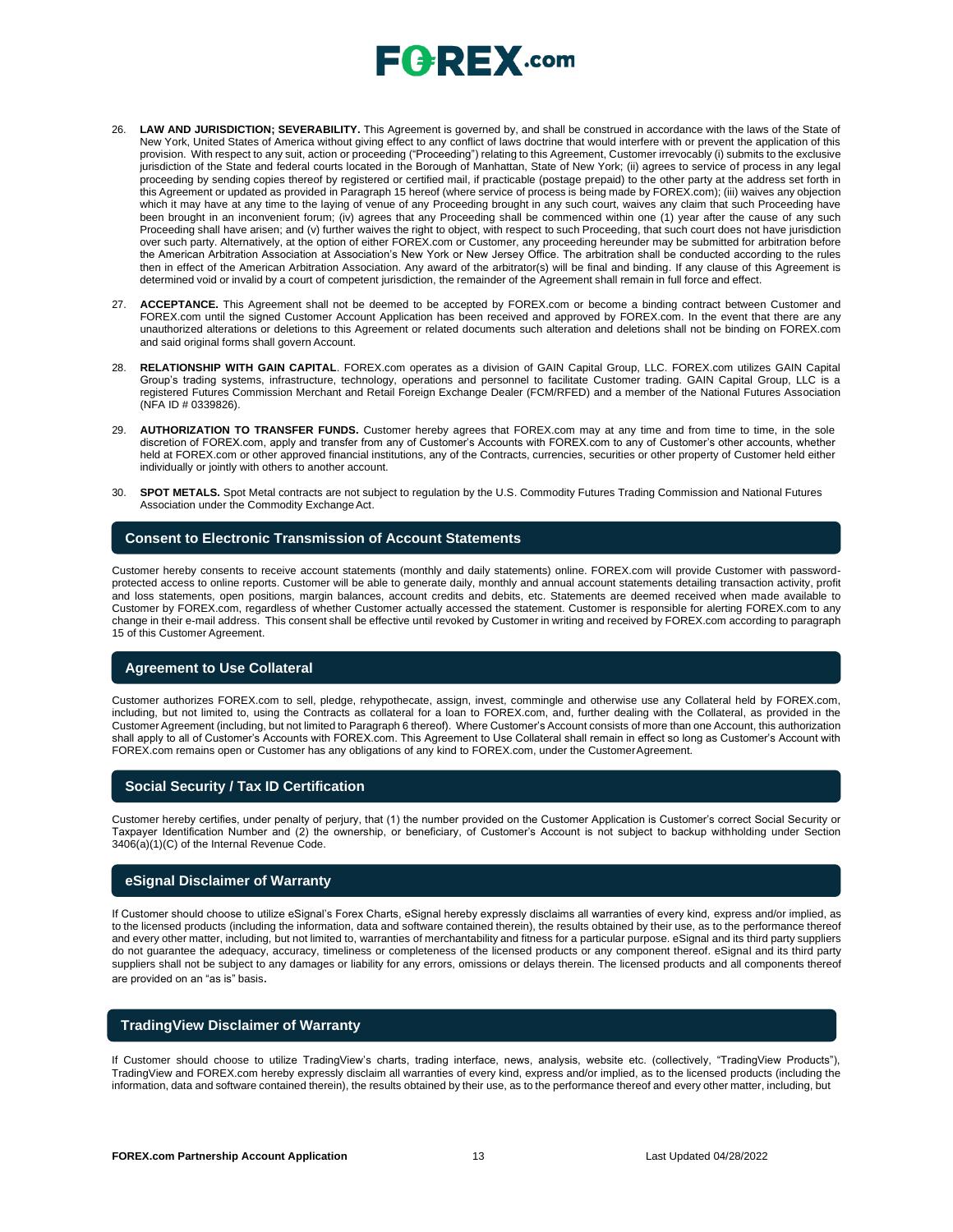

not limited to, warranties of merchantability and fitness for a particular purpose. TradingView cannot and does not represent or guarantee that any of the information available on TradingView Products is accurate, reliable, current, complete or appropriate for your needs. Various information available through TradingView Products or on TradingView may be specially obtained by TradingView from professional businesses or organizations, such as exchanges, news providers, market data providers, and other content providers who are believed to be sources of reliable information. Nevertheless, due to various factors — including the inherent possibility of human and mechanical error — the accuracy, completeness, timeliness, results obtained from use, and correct sequencing of information available through the TradingView Products and website are not and cannot be guaranteed by TradingView or FOREX.com. FOREX.com, TradingView and its third party suppliers shall not be subject to any damages or liability for any errors, omissions or delays therein. The licensed products and all components thereof are provided on an "as is" basis.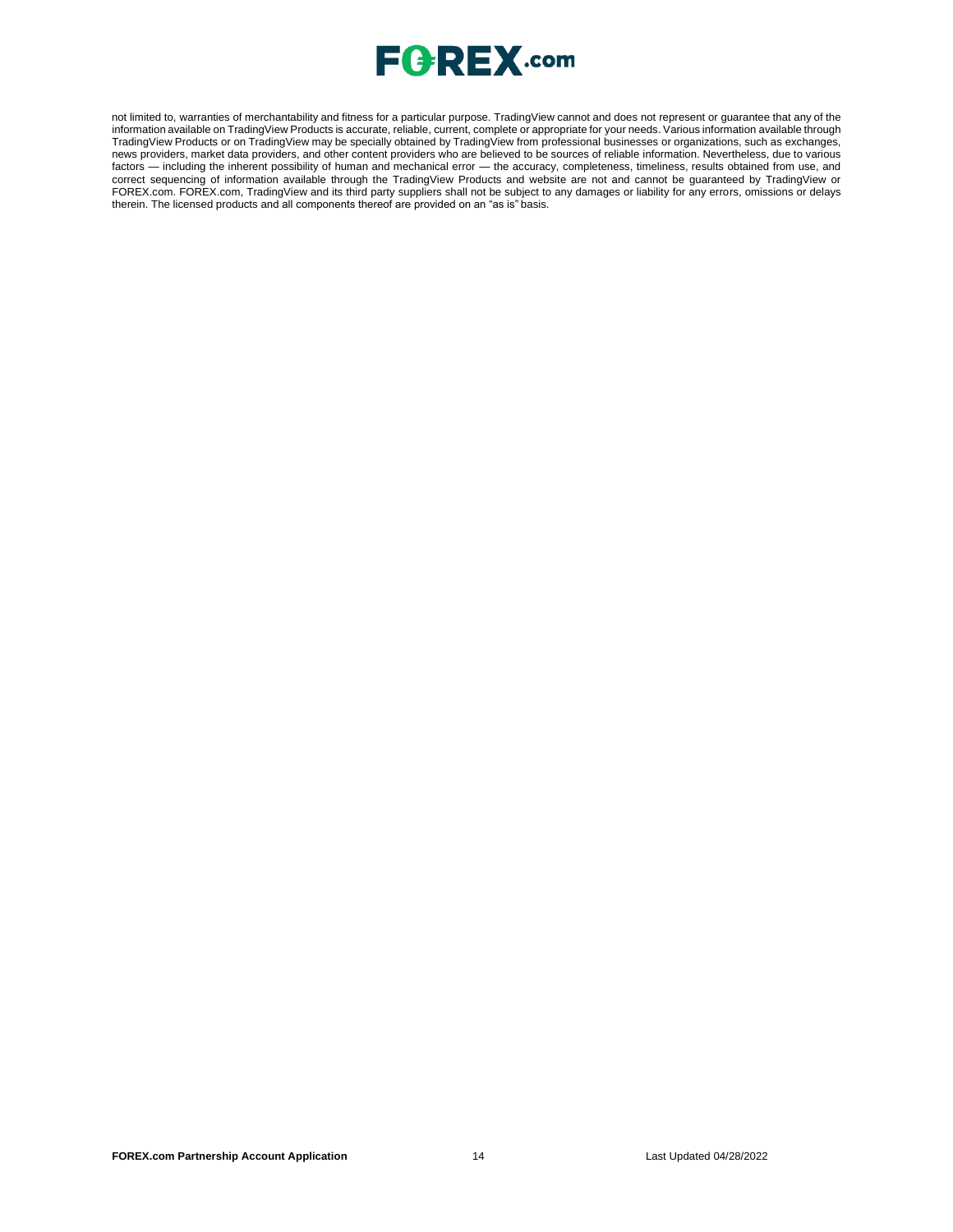

#### **Expert Advisor and MetaTrader® Hosting Disclaimer of Warranty**

If you should choose to utilize Expert Advisor and MetaTrader® Hosting, a hosting environment allowing for real-time access to your FOREX.com Trading Account, FOREX.com and its third party suppliers make no warranties or representations of any kind, whether express or implied for the service it is providing. FOREX.com and its third party suppliers also disclaims any warranty of merchantability or fitness for any particular purpose and will not be responsible for any damages that may be suffered by you, including loss of funds, data, non-deliveries or service interruptions by any cause or errors or omissions by you. Your use of any information obtained by way of Expert Advisor Hosting used in conjunction with MetaTrader® Hosting is at your own risk, and FOREX.com and its third party suppliers specifically denies any responsibility for the accuracy or quality of information obtained through its services. Connection speed represents the speed of an end-to-end connection. FOREX.com and its third party suppliers do not represent guarantees of speed or availability of end-to-end connections. FOREX.com and its third party suppliers shall not be subject to any damages or liability for any errors, omissions or delays therein including unavailability. The licensed products and all components thereof are provided on an "as is" basis and are separate and distinct from the services providing under this Agreement.

#### **Risk Disclosure Statement**

In consideration of FOREX.com agreeing to enter into Over-the-Counter ("OTC") Foreign Exchange Contracts with the undersigned (hereinafter referred to as the "Customer"), Customer acknowledges, understands and agrees that:

- **1. Trading Is Very Speculative and Risky**. Foreign Exchange Trading and Spot Metal Trading is highly speculative and is suitable only for those customers who (a) understand and are willing to assume the economic, legal and other risks involved, and (b) are financially able to assume losses significantly in excess of Margin or deposits. Foreign Exchange and Spot Metal Trading may not be an appropriate investment for retirement funds. Customer represents, warrants and agrees that Customer understands these risks; that Customer is willing and able, financially and otherwise, to assume the risks of Foreign Exchange Trading and Spot Metal Trading and that loss of Customer's entire Account Balance will not change Customer's life style.
- **2. High Leverage And Low Margin Can Lead To Quick Losses**. The high leverage and low Margin associated with Foreign Exchange Trading and Spot Metal Trading can result in significant losses due to price changes in Foreign Exchange Contracts, Cross Currency Contracts and Metal Contracts. Customers must maintain the Minimum Margin Requirement on their Open Positions at all times. It is the customer's responsibility to monitor his/her Account Balance. FOREX.com has the right to liquidate any or all Open Positions whenever the Minimum Margin Requirement is not maintained. Increasing leverage increases risk.
- **3. Prices, Margin And Valuations Are Set By FOREX.com And May Be Different From Prices Reported Elsewhere**. FOREX.com will provide prices to be used in trading, valuation of Customer positions and determination of Margin requirements. Although FOREX.com expects that these prices will be reasonably related to prices available in the interbank market, prices reported by FOREX.com may vary from prices available to banks and other participants in what is known as the interbank market. FOREX.com will exercise considerable discretion in setting and collecting Margin. FOREX.com is authorized to convert funds in Customer's Account for Margin into and from such Foreign Currency and Metal at a rate of exchange determined by FOREX.com in its sole discretion on the basis of then-prevailing money marketrates.
- **4. One Click Trading And Immediate Execution**. FOREX.com's automated order entry system provides immediate transmission of Customer's order once Customer enters the notional amount and clicks "Buy/Sell." There is no "second look" before transmission, and Market Orders cannot be cancelled. This feature may be different from other trading systems. Although not required, we recommend a Customer utilize the Demo Trading System to become familiar with the order entry process before trading online with FOREX.com. Customer agrees that by using FOREX.com's order-entry system, Customer agrees to the one-click system and accepts the risk of this immediate transmission feature.
- **5. Telephone Orders And Immediate Execution.** Market Orders executed through the FOREX.com Trading Desk are completed when FOREX.com says "deal" or "done." At that point Customer has bought or sold and cannot cancel the Market Order. By placing Market Orders through the FOREX.com Trading Desk, Customer agrees to such immediate execution and accepts the risk of this immediate executionfeature.
- 6. Market Recommendations Are Informational, Customer Makes Independent Decisions, And FOREX.com Is Not An Adviser Or A Fiduciary **To Customer.** The market recommendations provided by FOREX.com do not constitute an offer to buy or sell, or the solicitation of an offer to buy or sell, any Foreign Exchange Contracts, Cross Currency Contracts or Metal Contracts. Each decision by Customer to enter into a Contract or other transaction with FOREX.com and each decision whether a Contract or other transaction is appropriate or proper for Customer is an independent decision by Customer. FOREX.com is not acting as an advisor or serving as a fiduciary to Customer. Customer agrees that FOREX.com has no fiduciary duty to Customer and no liability in connection with and is not responsible for any liabilities, claims, damages, costs and expenses, including attorneys' fees, incurred in connection with Customer following FOREX.com's trading recommendations or taking or not taking any action based upon any recommendation or information provided by FOREX.com.
- **7. Recommendations Are Based On Personal Judgments And Are Not Guaranteed**. The market recommendations of FOREX.com are based solely on the judgment of FOREX.com's personnel. These market recommendations may or may not be consistent with the market positions or intentions of FOREX.com, its affiliates and employees. The market recommendations of FOREX.com are based upon information believed to be reliable, but FOREX.com cannot and does not guarantee the accuracy or completeness thereof or represent that following such recommendations will reduce or eliminate the risk inherent in Foreign Exchange and Spot Metal Trading.
- 8. There is no Central Market or Clearinghouse Guarantee of Payment. Each Contract is a contract directly between FOREX.com and the Customer. There is no clearinghouse and no guarantee by any other party of FOREX.com's payment obligations to the customer. Customer must look only to FOREX.com for performance on all Contracts in Customer's Account and for return of any Margin orCollateral.
- **9. No Guarantees Of Profit**. There are no guarantees of profit or freedom from loss in Foreign Exchange Trading and Spot Metal Trading. Customer has received no such guarantees from FOREX.com or from any of its representatives. Customer is aware of the risks inherent in Foreign Exchange Trading and is financially able to bear such risks and withstand any losses incurred.
- **10. Customer May Not Be Able To Close Open Positions**. Due to market conditions or other circumstances FOREX.com may be unable to close out Customer's position at the level specified by Customer, and Customer agrees FOREX.com will bear no liability for failure to do so.
- **11. Trading Ahead And Along**. FOREX.com its personnel and affiliates and various other parties may execute orders at the same or better prices ahead of a Customer Order.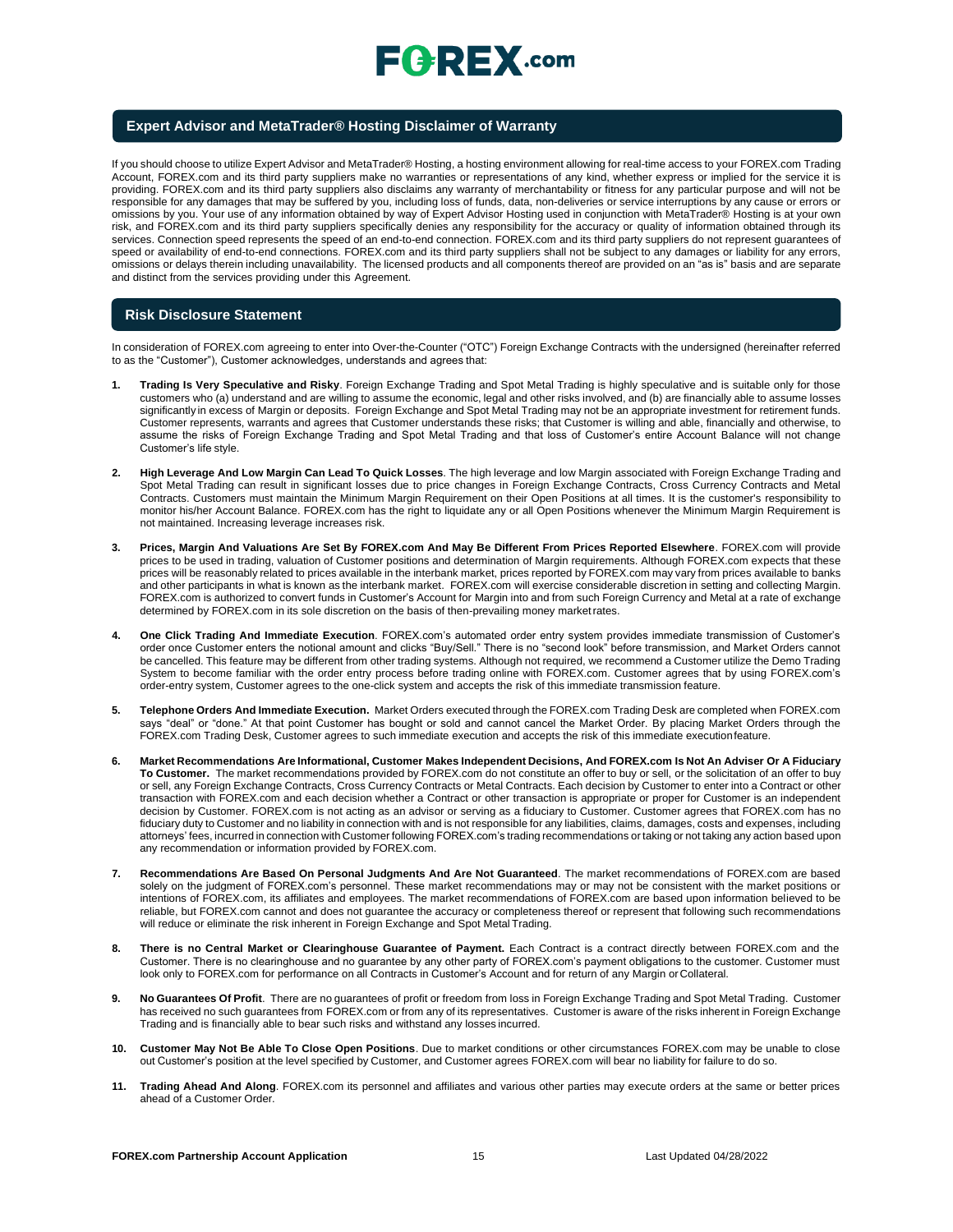## $E$   $R$   $E$   $X$  .com

- **12. Third Party Agents**. In the event that Customer grants trading authority or control over Customer's Account to a third party (the "Trading Agent"), whether on a discretionary or non-discretionary basis, FOREX.com shall in no way be responsible for reviewing Customer's choice of such Trading Agent or for making any recommendations with respect thereto. FOREX.com makes no representations or warranties concerning any Trading Agent; FOREX.com shall not be responsible for any loss to Customer occasioned by the actions of the Trading Agent; and FOREX.com does not, by implication or otherwise, endorse or approve of the operating methods of the Trading Agent. If Customer gives the Trading Agent authority to exercise any of its rights over its Account, Customer does so at Customer's risk. Even though the undersigned grants authority to Trading Agent, client should be diligent and closely scrutinize all account activity. FOREX.com provides online Account access to view the status of their Account(s), whereby Client may view their Account Value and Account Activity.
- **13. Internet Trading**. Since FOREX.com does not control signal power, its reception or routing via Internet, configuration of Customer's equipment or reliability of its connection, FOREX.com shall not be liable for any claims, losses, damages, costs or expenses, including attorneys' fees, caused, directly or indirectly, by any breakdown or failure of any transmission or communication system or computer facility or trading software, whether belonging to FOREX.com, Customer, any market, or any settlement or clearing system when Customer trades online (viaInternet).
- **14. Telephone Orders**. FOREX.com is not responsible for disruption, failure or malfunction of telephonelines.
- **15. Quoting Errors**. Should a quoting error occur due to a mistype of a quote or a misquote given by telephone and/or electronic means (including responses to Customer requests), FOREX.com is not liable for any resulting errors in Account Balances and reserves the right to make necessary corrections or adjustments on the Account involved. Any dispute arising from such quoting errors will be resolved on the basis of the fair market value, as determined by FOREX.com, in its sole discretion, of the relevant Currency at the time such an error occurred. In cases where the prevailing market represents prices different from the prices FOREX.com has posted on our screen, FOREX.com will attempt, on a best efforts basis, to execute trades on or close to the prevailing market prices. These prevailing market prices will be the prices, which are ultimately reflected on the Customer Statements. This may or may not adversely affect customer realized and unrealized gains andlosses.
- **16. Creditor Priority in Bankruptcy**. The transactions you are entering into with FOREX.com are not traded on an exchange. Therefore, under the U.S. Bankruptcy Code, your funds may not receive the same protections as funds used to margin or guarantee exchange-traded futures and options contracts, which receive a priority in bankruptcy. Since that same priority has not been given to funds used for off-exchange forex trading and spot metal trading, if FOREX.com becomes insolvent and you have a claim for amounts deposited or profits earned on transactions with FOREX.com, your claim may not receive a priority. Without a priority, you are a general creditor and your claim will be paid, along with the claims of other general creditors, from any monies still available after priority claims are paid. Even customer funds that Company keeps separate from its own operating funds may not be safe from the claims of other general and priority creditors.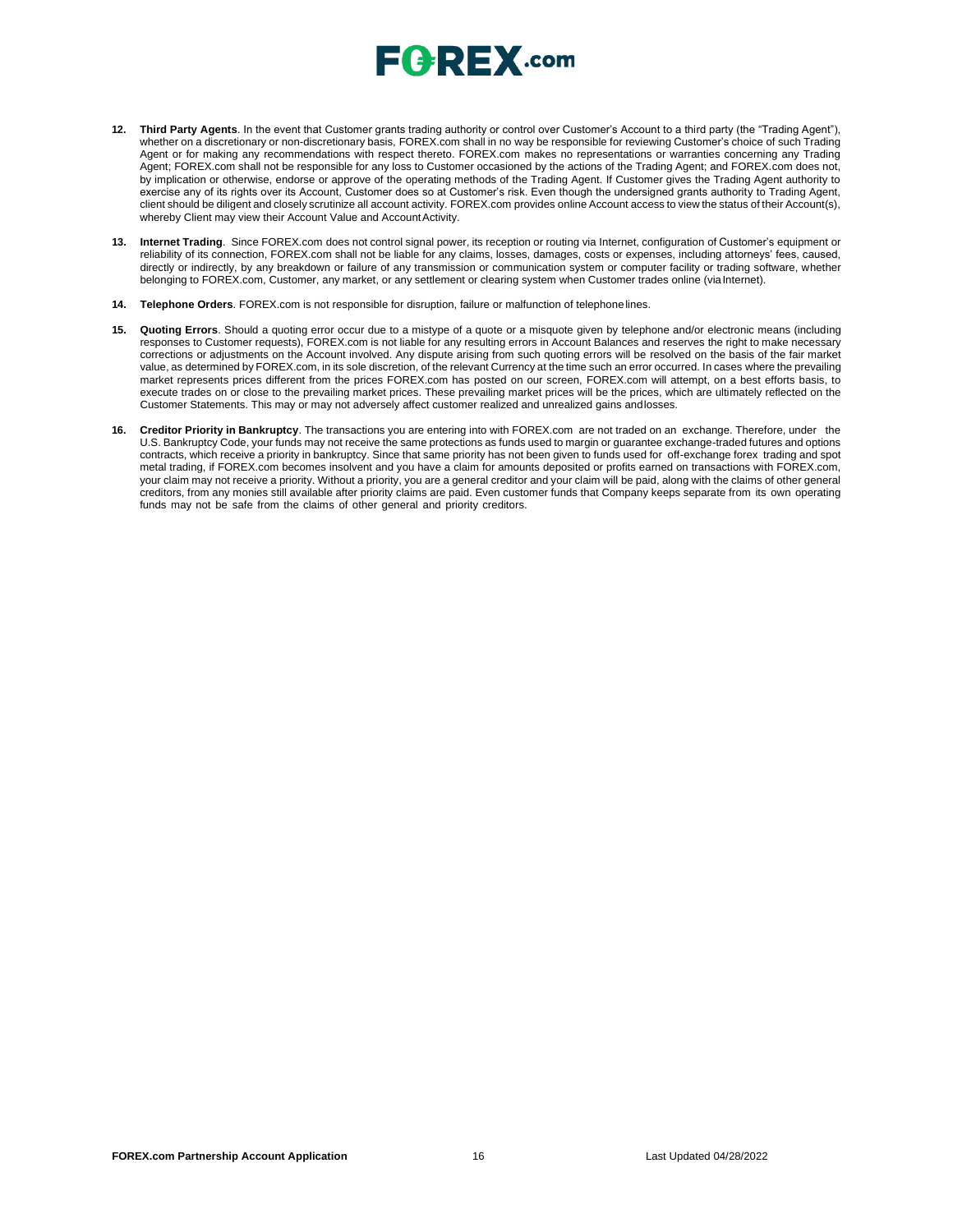

#### **Trading Policies And Procedures**

- 1. **INTRODUCTION.** FOREX.com's Trading Policies and Procedures are an integral part of your Customer Agreement. It is your responsibility as Customer to carefully read these Trading Policies and Procedures and to inform FOREX.com of any questions or objections that you may have regarding them before entering each and every trading Order. In entering your trading Orders with FOREX.com, you agree, represent, warrant and certify that you understand and accept these Trading Policies and Procedures, as they are set forth here and as may be amended from time to time by FOREX.com as posted to FOREX.com's website, in its sole discretion, and you agree to comply with these Trading Policies and Procedures as currently in effect at any time. Terms capitalized in these Trading Policies and Procedures are defined in the Glossary as found o[n](http://www.forex.com/en-us/education/glossary/) **[www.forex.com/en-us/education/glossary/](http://www.forex.com/en-us/education/glossary/)**.
- 2. **TRADING HOURS.** All references to FOREX.com hours of trading are in U.S. Eastern Time ("ET") using a 24-hour format. FOREX.com normally provides access for Foreign Exchange Trading and Spot Metal Trading on the Website from 17:00 ET on Sunday to 17:00 ET on Friday, but FOREX.com reserves the right to suspend or modify its trading hours at any time and on such an event will inform clients in advance on a best efforts basis of any changes in its operating hours. Trading hours by contract type may vary. OTC Foreign Currency and metal markets operate 24 hours a day. Following submission of an Order to trade, it is the sole responsibility of Customer to remain available for Order and Fill confirmations, and other communications regarding Customer's FOREX.com Account until all open Orders are completed. Thereafter, Customer must monitor Customer's Account frequently when Customer has Open Positions in theAccount.

#### **3. TRADE ORDERS**

- 3.1. **Order Entry.** All Orders must be placed through the FOREX.com Online Trading System or MetaTrader® Online Trading System or by telephone to the FOREX.com Trading Desk. Telephone orders are accepted in the sole discretion of FOREX.com.
- 3.2. **Types of Orders Accepted.** Some of the types of Orders FOREX.com accepts include, but are not limitedto:
	- a) *Day Only Order --* An order (other than a Market Order) that is effective until 17:00 ET on the day that itwasrequested.
	- b) *Good till Canceled Order* **("GTC")** -- An Order (other than a Market Order), that by its terms is effective until filled or canceled by Customer. GTC orders do *not* automatically cancel at the end of the Business Day.
	- c) *Limit Order --* An Order (other than a Market Order) to buy or sell the identified Currency or spot metal, or pair of Currencies or metals pair, at a specified Foreign Exchange Rate or metal at a specified spot rate. Limit orders are executed at the order rate or better. Sell limit orders are filled when the bid reaches the requested rate; limit orders to buy are filled on theoffer.
	- d) *Market Order --* An Order to buy or sell the identified Currency or spot metal, or pairs of Currencies or metals pair, at the current market Foreign Exchange Rate or metal at the current market rate. An Order to buy is executed at the Ask Price, and an Order to sell is executed at the Bid Price. Market orders are executed at the best available price at the time the order is received.
	- e) *One Cancels the Other Order* **("OCO")** -- An order that is linked to another order. If one of the orders is executed, the other will be automatically cancelled.
	- f) *Stop/Loss Order --* An order to buy or sell at a specified Foreign Exchange Rate or spot metal rate away from the current market for the purpose of liquidating an Open Position during market conditions in which there has been an adverse movement in Foreign Exchange Rates or spot metal rates. Stop orders become market orders when a predefined order rate is reached. Stop orders are executed at the best available price, depending on available liquidity. Buy Stop orders are filled on the offer price and Sell Stop orders are filled at the bid price.

#### **3.3. One Click Order Entry/One Click Execution of Market Orders.**

- 3.3.1. *Electronic Order entry for Market Orders equals Order execution***.** To enter an online Order, Customer must access the deal entry screen, enter the notional amount, *i.e.*, the size of the trade, and select the Eligible Foreign Currencies, Cross Currency Pairs or metal rates. When prepared to trade, Customer must then click on "BUY/SELL". The Order is filled shortly after the Customer hits "BUY/SELL", if the Customer has sufficient funds in his or her Account and a "deal failed" message is not received. Deals may fail for several reasons including changing dealer prices, insufficient margin, unspecified lot size or unanticipated technical difficulties.
- 3.3.2. *Immediate Execution of Market Orders Through the FOREX.com Trading Desk.* Market Orders executed over the telephone with the FOREX.com Trading Desk are completed when FOREX.com says "deal" or "done." At that point Customer has bought or sold and cannot cancel the Market Order. Customer agrees by placing Market Orders through the FOREX.com Trading Desk to such immediate execution and accepts the risk of this immediate execution feature.
- 3.3.3. **Order Cancellation.** Non-market Orders may be cancelled via the FOREX.com Online Trading System or MetaTrader® Online Trading System. Rapid changes in Bid Prices and Ask Prices, however, may cause Customer's Order to be executed before Customer can cancel it and FOREX.com shall have no liability for any claims, losses, damages, costs or expenses, including attorneys' fees, arising directly or indirectly out of the failure of such Order to be cancelled. Customer may contact FOREX.com by telephone if facing difficulty with order cancellation.
- 3.4. **Capacity.** FOREX.com operates as a division of GAIN Capital Group, LLC. GAIN Capital Group, LLC is a registered Futures Commission Merchant and Retail Foreign Exchange Dealer (FCM/RFED) and a member of the National Futures Association (NFA ID# 0339826).
- 3.5. **Terms of Acceptance for Orders**. It is Customer's sole responsibility to clearly indicate the terms of an Order when entered, whether Market Order, Limit Order, Stop/Loss Order, Day-Only Order, OCO Order or GTC Order, including the Order's Value Date and specified Spot Rate limits, where applicable. Although a Spot Rate is specified upon entry of Stop/Loss Orders, Limit Orders and other non-market Orders, market conditions may often prevent the execution of an individual Customer's non-market Orders despite other dealing activity at that price level, or may often require non-market Orders to be Filled at a substantially different Spot Rate, and Customer agrees to accept the best rate which FOREX.com, in its discretion, may assign to the Fill. Customer acknowledges that FOREX.com shall accept all nonmarket Orders only on a best-efforts basis. FOREX.com shall have no liability for failure to Fill Orders, and makes no guarantee of an Order's priority over the Orders of FOREX.com, its other customers, associated principals, officers, directors, affiliates, associates, employees, banks, bank employees or other dealers. FOREX.com shall have the right, but not the obligation, to reject any Order in whole or in part before or after confirmation, or to cancel and rescind any Fill, where Customer's Account contains Margin that is insufficient TO SUPPORT THE ENTIRE ORDER at the time that market levels reach the order levels as specified by the client, or where, in the opinion and sole discretion of FOREX.com, the execution of such Order may place Customer's Account in an insufficient Margin condition, or where such Order or Fill is illegal or otherwise improper.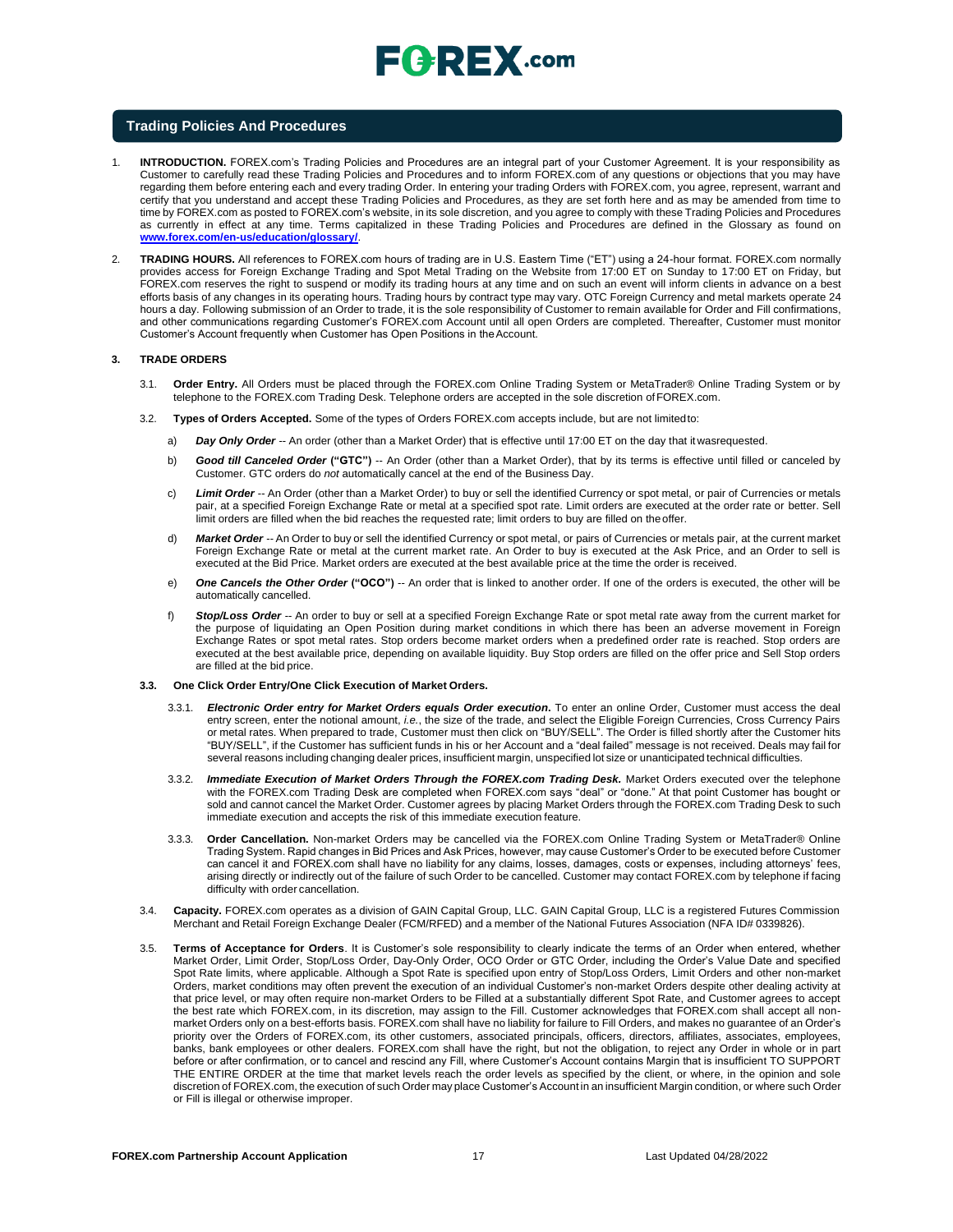

3.6. **Confirmation of Fills.** Trades executed online will be confirmed online in the Activity Log, Deal Blotter, on the Execution Screen, and elsewhere within the platform. The Position Management Screen is updated online as each trade is executed. Telephone orders are verbally confirmed and confirmed online in the Deal Blotter and Position Management Screen by 17:30 ET on the day the order is placed. Reports of the confirmation of orders and statements of Accounts for Customer shall be deemed correct and shall be conclusive and binding upon Customer the sooner of: (x) two (2) Business Days after transmittal to Customer by posted mail; or (y) immediately with respect to Orders confirmed via the FOREX.com Online Trading System. Customer may object to confirmations and statements by telephone within the time frames identified above, but any such objection must be confirmed by e-mail t[o info@forex.com o](mailto:info@forex.com)r in writing within two (2) Business Days thereafter to FOREX.com (which confirmation shall be deemed received only if actually delivered or mailed by registered mail, return receipt requested to FOREX.com at such address). Failure to object shall be deemed ratification by Customer of all actions taken by FOREX.com or FOREX.com's agents prior to Customer's receipt of such reports. Customer's failure to receive a trade confirmation shall not relieve Customer of the obligation to object as set out herein. Customer agrees to immediately call to FOREX.com's attention any oral information that Customer has reason to believe is inconsistent with Customer's own information. Customer understands, acknowledges and agrees that errors, whether resulting in a profit or loss to Customer, shall be corrected, and Customer's Account will be credited or debited in such manner and extent as to place Customer's Account in the same position in which it would have been had the error not occurred.

FOREX.com reserves the right to be the final arbiter with respect to disputed Orders. In cases where the prevailing market represents prices different from the prices FOREX.com has posted on our screen, FOREX.com will attempt, on a best efforts basis, to execute trades on or close to the prevailing market prices. This may or may not adversely affect customer Realized and Unrealized Gains and Losses. Transaction Data Reports that include the transaction data required by NFA Compliance Rule 2-36 are available upon request. Please call 1-877-367- 3946 (Toll Free) or 1-908-731-0730 (International) to request this information.

#### **4. CUSTOMER ACCOUNTS; INITIAL DEPOSITS**

- 4.1. **Documents.** Before you can place an Order with FOREX.com, you must complete the Customer Account Application and read, complete and sign the Customer Agreement, including the Risk Disclosure Statement, Secondary Risk Disclosure Statement and these Trading Policies and Procedures and all applicable addenda. You must deposit sufficient funds in your Account, your Customer Account Application must be approved by FOREX.com, your deposited funds must have cleared the banking system. Also, FOREX.com must accept your Customer Account Application before FOREX.com will permit you to trade in your Account. You will be notified by e-mail when your Customer Account Application has been approved. If a Customer applies online, Customer will be permitted to trade only after FOREX.com has received a completed and signed Customer Account Application and Customer Agreement. FOREX.com may, in its sole discretion, initially accept a fax copy of the signed Customer Account Application and may permit one or more trades if Customer has deposited sufficient funds into the Account. In this case, FOREX.com must receive an original signed copy of the entire Customer Account Application and Customer within seven (7) days of completion of the online Customer Account Application. If FOREX.com does not receive the Customer Account Application and Customer Agreement with original signatures, FOREX.com reserves the right to liquidate any Open Positions in the Account and to close the Account.
- 4.2. **Currency for Rendering Accounts.** All initial deposits to Customer Accounts will be accepted only in U.S. Dollars, and, unless settlement and delivery of a Foreign Currency have taken place, all Account Balances will be computed and reported only in U.S. Dollars.
- 4.3. **Recognition of Deposits.** No deposit shall be recognized until the wire or check has been fully cleared and collected by FOREX.com's bank or depository institution. You will be notified via e-mail once your funds have been received by FOREX.com and are available for trading.
- 4.4. **Fees.** All banking fees shall be charged to Customer's Account at FOREX.com's discretion, including a \$25.00 FOREX.com fee, over and above any bank fees, for each returned check.
- 5. **MARGIN REQUIREMENTS**. Customer shall provide and maintain with FOREX.com margin in such amounts and in such form that FOREX.com, in it is sole discretion may require. FOREX.com does not require Customers to pay the full price of Foreign Currencies or metal Customer may buy and sell. Instead, Customer is required to post the Required Margin to secure Customer's obligations to FOREX.com. Margin includes Required Margin for Open Positions, which is based on (i) the Opening Margin Requirement; (ii) the Minimum Margin Requirement; (iii) the market value of Open Positions; and (iv) any additional amount as FOREX.com, in its sole discretion, believes is prudent to require. Customer must maintain the Minimum Margin Requirement on their Open Positions at all times. FOREX.com has the right to liquidate any or all Open Positions whenever the Minimum Margin Requirement is not maintained, according to paragraph 6 hereof. Margin requirements are subject to change at any time in FOREX.com's sole discretion and without prior notice. No previous margin requirement shall preclude FOREX.com from increasing that requirement without prior notice. FOREX.com may, in its sole discretion, elect to impose on a disclosed on undisclosed basis limitations on the maximum number of Open Positions allowed at any time
- 6. **LIQUIDATION LEVEL**. Subject to all additional rights of FOREX.com under the Customer Agreement, in the event that, in the sole opinion of FOREX.com and in accordance with FOREX.com's reasonable best estimate of then prevailing obtainable market Spot Rates, and regardless of whether or not prior Margin Calls have been issued or met, if the Margin Balance should at any time equal or fall below the Minimum Margin Requirement for Customer's Account in the aggregate, FOREX.com will have the right but not the obligation to liquidate any part of or all Open Positions in Customer's Account. Clients are responsible for placing their own Stop Loss Orders to minimize losses. Any failure by FOREX.com to enforce its rights hereunder shall not be deemed a future waiver of such rights by FOREX.com. FOREX.com does not make margin calls in the ordinary course of business. FOREX.com maintains the right to liquidate Customer positions as described above. However, FOREX.com may from time to time and in its sole discretion, call Customer and request that Customer deposit additional Collateral to secure Customer's obligations to FOREX.com, over and above the balance in Customer's Account. Any call for additional margin without exercising the rights to liquidate Customer positions shall not be deemed precedent for future calls nor future waiver of such liquidation rights byFOREX.com.
- WITHDRAWALS. Payments from a Customer Account require a withdrawal request form signed by all required account holders and submitted in writing to FOREX.com, or a withdrawal request submitted electronically pursuant to procedures established by FOREX.com from time to time and set forth on FOREX.com's website. The Withdrawal Request Form requires a minimum of two (2) Business Days from receipt of the withdrawal request for issuance of a check or wire transfer of funds.
- 8. **MARGIN CALLS.** FOREX.com does not make margin calls in the ordinary course of business. FOREX.com maintains the right to liquidate. Customer positions as described above. However, FOREX.com may from time to time and in its sole discretion, call Customer and request that Customer deposit additional Collateral to secure Customer's obligations to FOREX.com, over and above the balance in Customer's Account. Any call for additional margin without exercising the rights to liquidate Customer positions shall not be deemed precedent for future calls nor future waiver of such liquidation rights by FOREX.com. FOREX.com may from time to time and in its sole discretion send courtesy margin alert e-mails when Customer account falls below 120% of their margin requirement. This margin alert e-mail is for informational purposes only and should not be relied upon for risk management. Customer is still responsible for ensuring their account has adequate margin to support any open positions, including times when margin alert e-mails are not sent.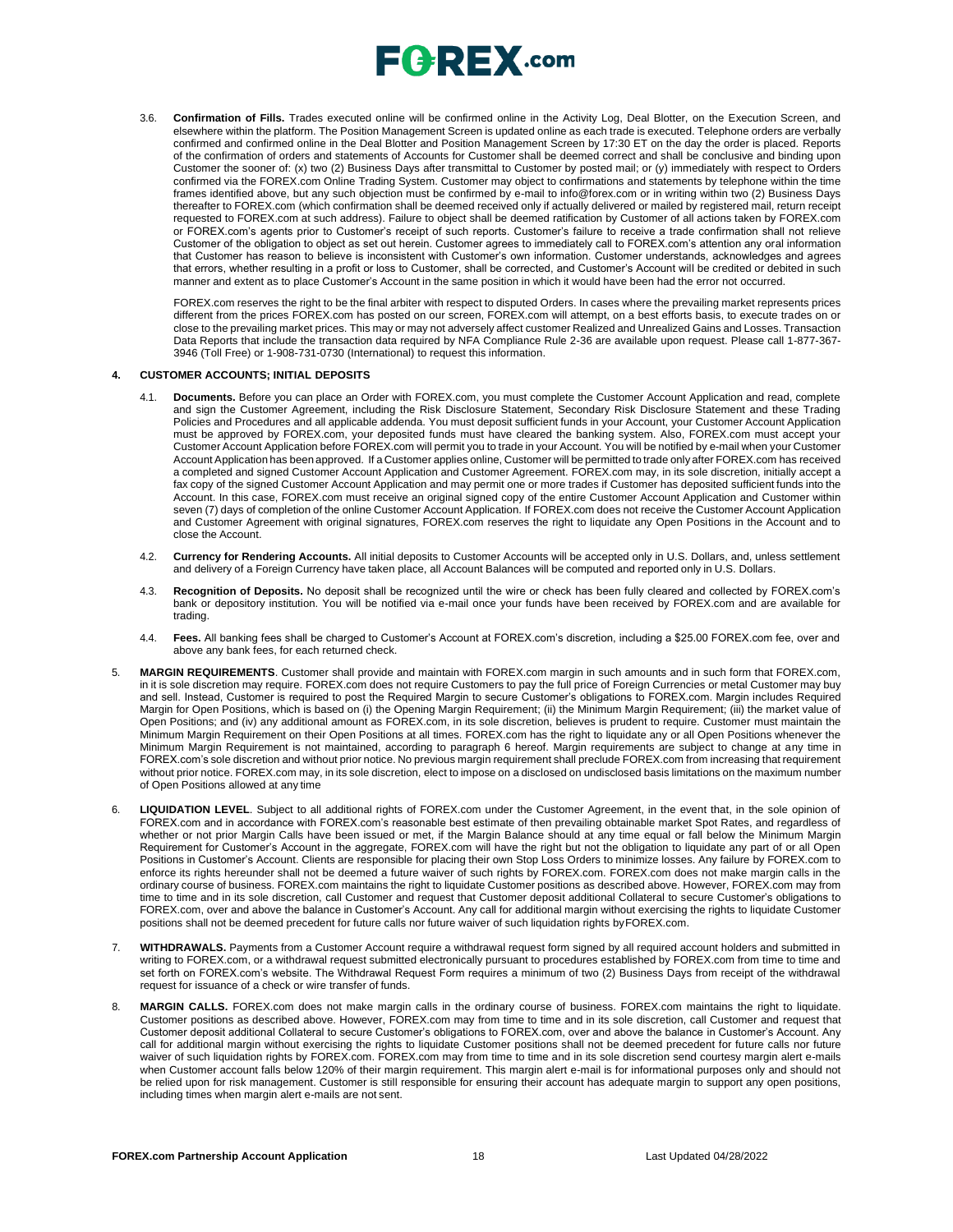# $E$   $R$   $E$   $X$  .com

### **Trading Tools**

- 1. FOREX.com may from time to time offer market news, commentary, charting, and analysis, trading performance analytics, signals-based products or services and other trading support tools ("Trading Tools"). Before using any Trading Tools please read this note carefully. It complements the Customer Agreement and associated risk disclosures furnished by us and should be read in conjunction with them. Unless stated otherwise, any capitalized terms used below shall carry the same meanings as in the Customer Agreement.
- **2. The Trading Tools are general in nature and do not and will not take into account your personal objectives, financial situation, or needs. Before acting on a Trading Tool, you should consider its appropriateness, having regard to your personal objectives, financial situation, and needs.**
- **3. FOREX.com will not give advice to you on the merits of any trade and shall deal with you on an execution-only basis. None of our staff are authorized by us or permitted under applicable laws to give you personal advice. Accordingly, you should not regard any proposed trades, trading signals, suggested trading strategies, or other written or oral communications from us as investment recommendations or personal advice or as expressing our view as to whether a particular trade is suitable for you or meets your financial objectives. You must** rely on your own judgement for any investment decision you make in relation to your Account. You have the final decision in relation to **every trade you enter into. You should make every effort to ensure you understand the Trading Tools and FOREX.com is entitled to assume that you do. If you require investment or tax advice, please contact an independent investment or tax advisor.**
- 4. Hypothetical performance results have many inherent limitations, some of which are described below. No warranty or representation is made that any Account will or is likely to achieve profits or losses similar to those shown in connection with any Trading Tool. In fact, there are frequently sharp differences between hypothetical performance results and the actual results subsequently achieved. Actual returns may be different to any hypothetical or indicative returns shown in any Trading Tool.
- 5. One of the limitations of hypothetical performance results is they are generally prepared with the benefit of hindsight. In addition, hypothetical trading does not involve financial risk and no hypothetical trading record can completely account for the impact of financial risk in actual trading. For example, the ability to withstand losses or to adhere to a particular trading platform in spite of trading losses are material points which can also adversely affect actual trading results. There are numerous other factors related to the markets in general or to the implementation of any specific trading program which cannot be fully accounted for in the preparation of hypothetical performance results and all of which can adversely affect actual trading results.
- 6. FOREX.com does not undertake to continue to offer the Trading Tools at all times and may not offer the same in the future. FOREX.com may withdraw or cancel any or all of the Trading Tools, or terminate your access to any or all of them, for any reason or for no reason at any time with or without notice, in our sole discretion.
- 7. Trading Tools can only be used for your own personal benefit. They cannot be used for business purposes or on behalf of another person nor can they be varied, passed on or resold to or shared with (in whole or in part) another person or entity or used to place any trades outside of our platform.
- 8. You will not copy, modify, de-compile, reverse engineer, or make derivative works of or from the Trading Tools or the manner in which they operate.
- 9. All intellectual property and other rights in the Trading Tools remain our sole property or the property of our licensors. FOREX.com does not assign, license, or otherwise transfer to you any right or interest in the Trading Tools whatsoever, except for the right to access and use the Trading Tools as expressly permitted by us in writing. In particular, but without limitation, all goodwill derived from the use or development of the Trading Tools will accrue exclusively to us. You will not do, or omit to do, or permit to be done, any act that will or may materially weaken, damage or be detrimental to the Trading Tools or the reputation of the goodwill associated with us or the Trading Tools.
- 10. FOREX.com does not commit to, and is not obliged to provide you with, any number of Trading Tools and the delivery of Trading Tools is not guaranteed. FOREX.com may provide the Trading Tools at such times, at such intervals and based on such factors as we may determine in our absolute discretion. You should not therefore use or rely on the Trading Tools as a method of monitoring prices, positions/markets or making trading decisions, and no liability will be accepted by us in this respect.
- 11. The Trading Tools are provided "AS IS", without any representation or warranty of any kind whatsoever, including that they will be without interruption or error free.
- 12. FOREX.com may suspend use of the Trading Tools at any time to carry out maintenance, repairs, upgrades or any development related issues, in order to comply with Applicable Laws or for any other reason determined by us in our solediscretion.
- 13. To the extent permitted by Applicable Laws, you agree not to hold FOREX.com, our directors, officers, employees, or agents liable for losses or damages, including legal fees, that may arise, directly or indirectly, in whole or in part, from: (a) non-delivery, delayed delivery, or the misdirected delivery of any Trading Tool, (b) inaccurate or incomplete content of any Trading Tool, or (c) your reliance on or use of the information in any Trading Tool for any purpose.

Any failure by you to comply with any of the above obligations or restrictions shall constitute an Event of Default under our Customer Agreement.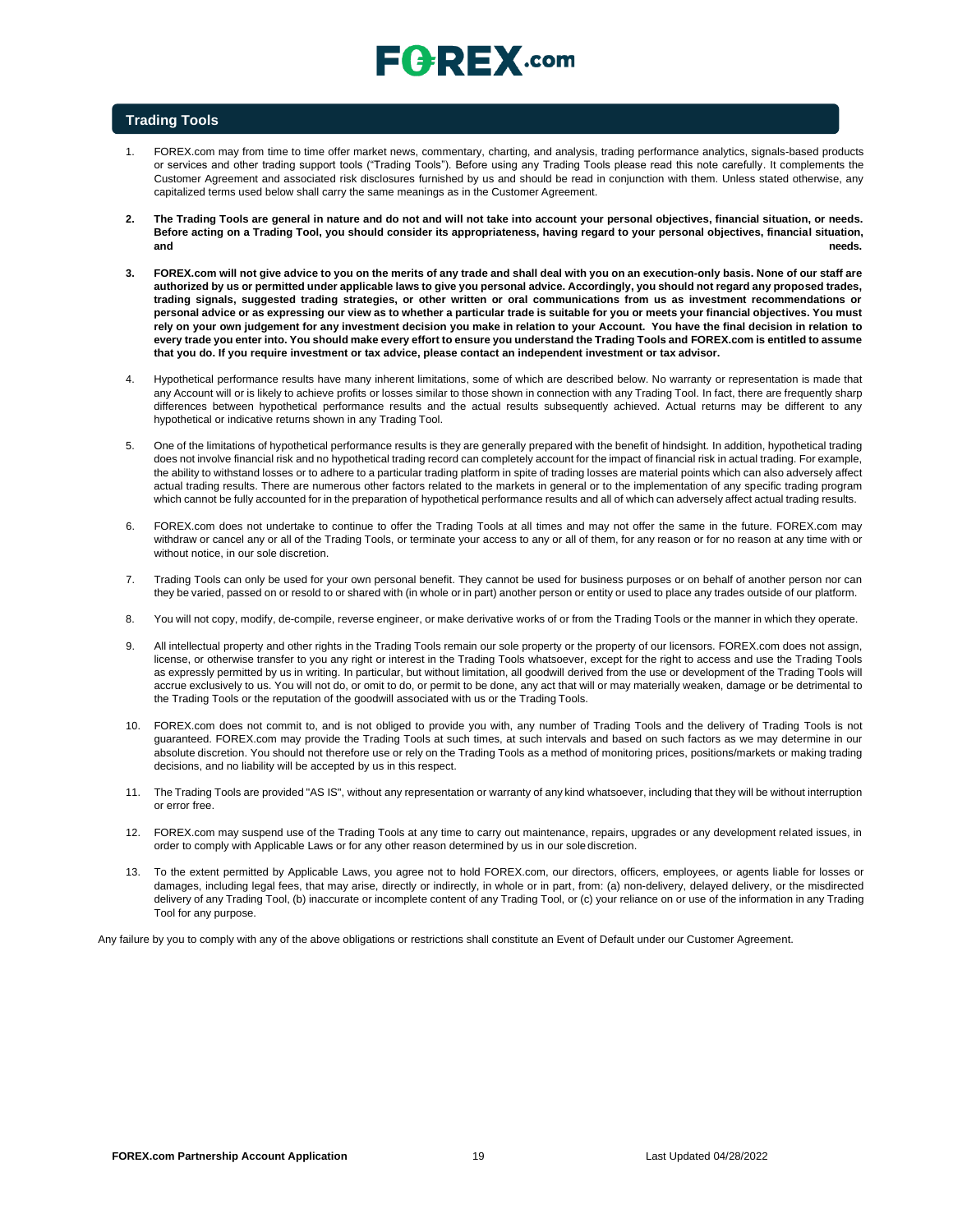

## **FOREX.COM**

#### **THIS IS A LEGALLY BINDING CONTRACT.**

### **DO NOT SIGN UNTIL YOU HAVE CAREFULLY READ ALL OF THE FOREGOING COMPLETELY AND COMPLETED THE CUSTOMER ACCOUNT APPLICATION.**

**Your signature below acknowledges that you have carefully read, in its entirety, and understood the Customer Agreement, Social Security or Tax ID Certification, Authorization to Transfer Funds, Consent to Electronic Statements, Agreement to Use Collateral, Risk Disclosure Statement, Secondary Risk Disclosure (High Risk Investment), and Trading Policies and Procedures, and that you agree to all of the provisions contained therein.**

**Your signature below further represents, warranties and certifies that the information provided by you in the Customer Account Application is correct and complete.**

#### **General Partnership**

| <b>Limited Partnership</b>       |                                                                                                                                                                                                                                     |  |
|----------------------------------|-------------------------------------------------------------------------------------------------------------------------------------------------------------------------------------------------------------------------------------|--|
|                                  |                                                                                                                                                                                                                                     |  |
|                                  | By Its General Partner: <u>Communications</u> Control of the Control of the Control of the Control of the Control of the Control of the Control of the Control of the Control of the Control of the Control of the Control of the C |  |
| Signature: <u>Communications</u> |                                                                                                                                                                                                                                     |  |
| Name:                            | Title:                                                                                                                                                                                                                              |  |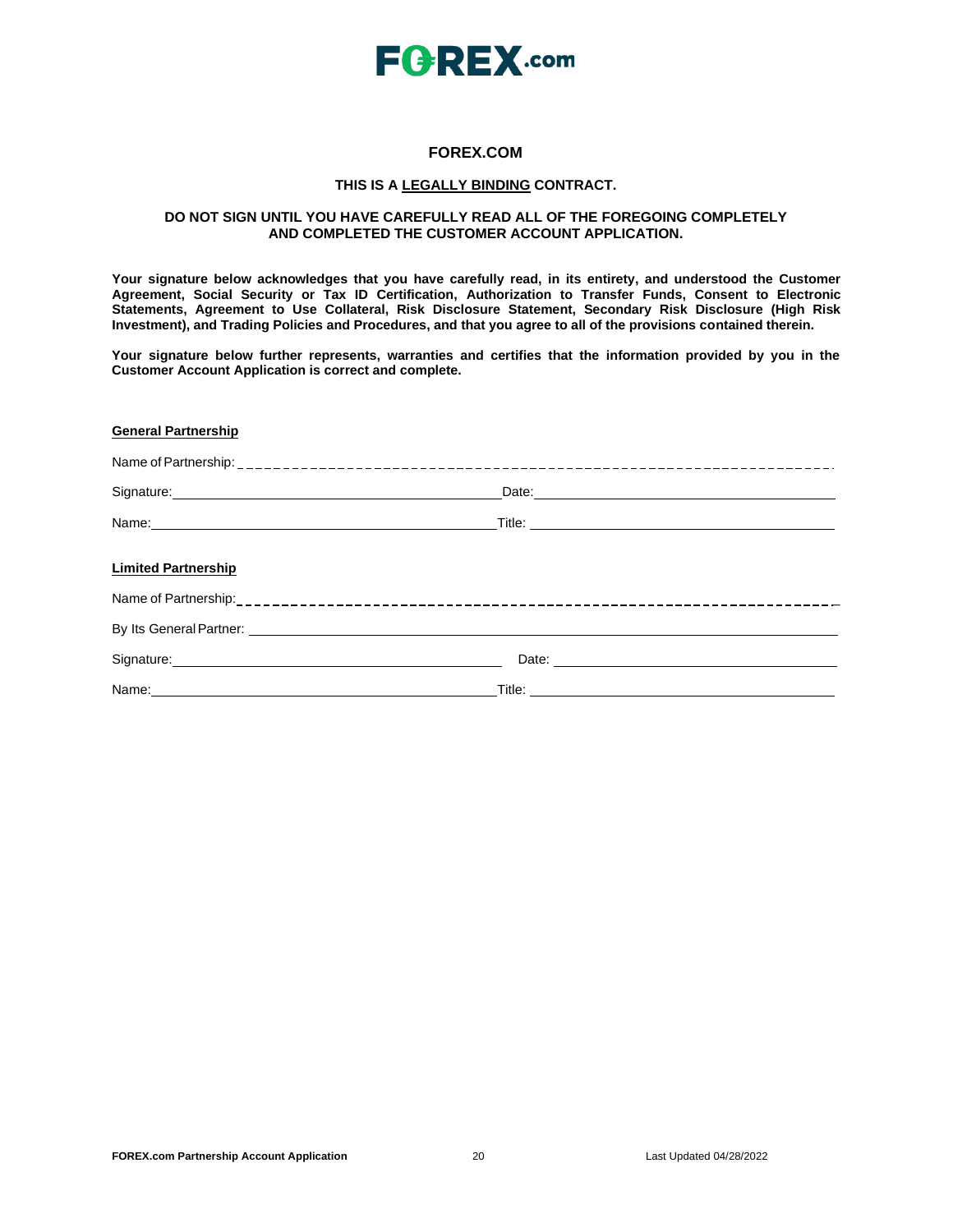# $E$ **CREX**.com

### **Secondary Risk Disclosure: High Risk Investment**

Trading is very speculative and risky. Foreign Exchange Trading is highly speculative and is suitable only for those customers who (a) understand and are willing to assume the economic, legal and other risks involved, and (b) are financially able to assume losses significantly in excess of margin or deposits. Customer represents, warrants and agrees that Customer understands these risks; that Customer is willing and able, financially and otherwise, to assume the risks of Foreign Exchange Trading and Spot Metal Trading and that loss of Customer's entire Account Balance will not change Customer's life style.

The high leverage and low margin associated with Foreign Exchange Trading and Spot Metal Trading can result in significant losses due to price changes in Foreign Exchange Contracts, Cross Currency Contracts and Metal Contracts. Company's margin policies may require that additional funds be provided to properly margin Customer's Account and that Customer must immediately meet such margin requirements. Failure to maintain the Minimum Margin Requirement may result in the liquidation of any open positions with resultant loss to Customer.

FOREX IS AN OVER THE COUNTER (OTC) MARKET, MEANING THE FOREIGN CURRENCY TRADING YOU ARE ENTERING INTO IS NOT CONDUCTED ON AN EXCHANGE. AS A MARKET MAKER, FOREX.COM IS THE COUNTERPARTY IN THESE TRANSACTIONS AND, THEREFORE, ACTS AS THE BUYER WHEN YOU SELL AND THE SELLER WHEN YOU BUY. AS A RESULT, FOREX.COM'S INTERESTS MAY BE IN CONFLICT WITH YOURS. UNLESS OTHERWISE SPECIFIED IN YOUR WRITTEN AGREEMENT OR OTHER WRITTEN DOCUMENTS FOREX.COM ESTABLISHES THE PRICES AND WHICH IT OFFERS TO TRADE WITH YOU. THE PRICES OFFERED MIGHT NOT BE THE BEST PRICES AVAILABLE AND DIFFERENT PRICES MAY BE OFFERED TO DIFFERENT CUSTOMERS.

IF FOREX.COM ELECTS NOT TO COVER ITS OWN TRADING EXPOSURE, THEN YOU SHOULD BE AWARE THAT FOREX.COM MAY MAKE MORE MONEY IF THE MARKET GOES AGAINST YOU. ADDITIONALLY, SINCE FOREX.COM ACTS AS THE BUYER OR SELLER IN THE TRANSACTION, YOU SHOULD CAREFULLY EVALUATE ANY TRADE RECOMMENDATIONS YOU RECEIVE FROM FOREX.COM OR ANY OF ITS SOLICITORS.

| <b>General Partnership</b>                                                                                                                                                                                                           |                                                                                                                                                                                                                                     |
|--------------------------------------------------------------------------------------------------------------------------------------------------------------------------------------------------------------------------------------|-------------------------------------------------------------------------------------------------------------------------------------------------------------------------------------------------------------------------------------|
|                                                                                                                                                                                                                                      |                                                                                                                                                                                                                                     |
| Signature: <u>Contractor Communication</u> Contractor Communication Contractor Communication                                                                                                                                         |                                                                                                                                                                                                                                     |
|                                                                                                                                                                                                                                      |                                                                                                                                                                                                                                     |
| <b>Limited Partnership</b>                                                                                                                                                                                                           |                                                                                                                                                                                                                                     |
|                                                                                                                                                                                                                                      |                                                                                                                                                                                                                                     |
| By Its General Partner: <u>Communications</u> of the Communication of the Communications of the Communications of the Communications of the Communications of the Communications of the Communications of the Communications of the  |                                                                                                                                                                                                                                     |
| Signature: <u>contract and a series of the series of the series of the series of the series of the series of the series of the series of the series of the series of the series of the series of the series of the series of the</u> | Date: <u>experience</u> and the second contract of the second contract of the second contract of the second contract of the second contract of the second contract of the second contract of the second contract of the second cont |
| Name: 2008 2010 2020 2020 2020 2021 2021 2022 2022 2022 2022 2022 2022 2022 2022 2022 2022 2022 2022 2022 2022                                                                                                                       |                                                                                                                                                                                                                                     |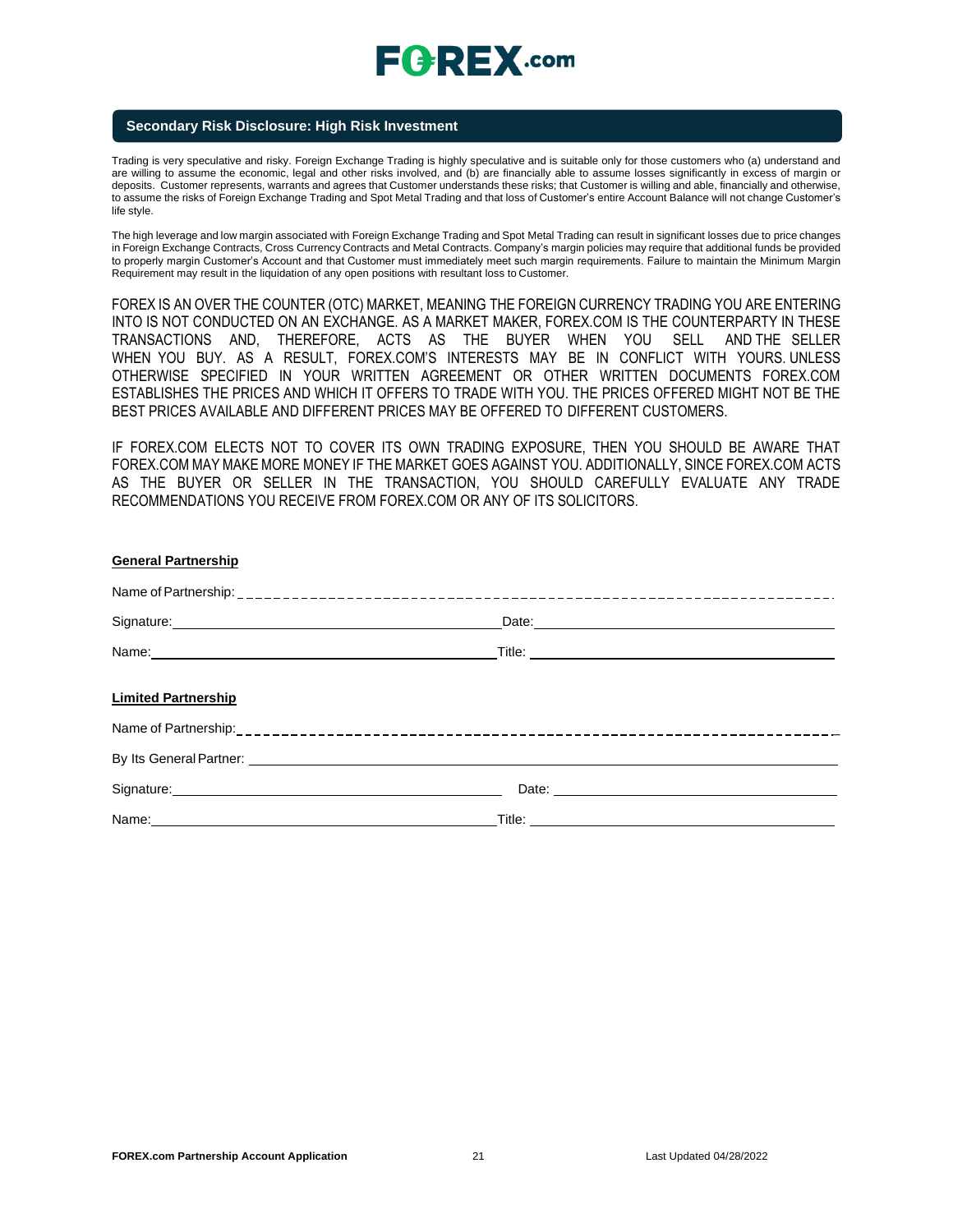## $E$ **AREX**.com

### **RISK DISCLOSURE STATEMENT**

OFF-EXCHANGE FOREIGN CURRENCY TRANSACTIONS INVOLVE THE LEVERAGED TRADING OF CONTRACTS DENOMINATED IN FOREIGN CURRENCY CONDUCTED WITH A FUTURES COMMISSION MERCHANT OR A RETAIL FOREIGN EXCHANGE DEALER AS YOUR COUNTERPARTY. BECAUSE OF THE LEVERAGE AND THE OTHER RISKS DISCLOSED HERE, YOU CAN RAPIDLY LOSE ALL OF THE FUNDS YOU DEPOSIT FOR SUCH TRADING AND YOU MAY LOSE MORE THAN YOU DEPOSIT.

YOU SHOULD BE AWARE OF AND CAREFULLY CONSIDER THE FOLLOWING POINTS BEFORE DETERMINING WHETHER SUCH TRADING IS APPROPRIATE FOR YOU.

(1) TRADING IS NOT ON A REGULATED MARKET OR EXCHANGE—YOUR DEALER IS YOUR TRADING PARTNER WHICH IS A DIRECT CONFLICT OF INTEREST. BEFORE YOU ENGAGE IN ANY RETAIL FOREIGN EXCHANGE TRADING, YOU SHOULD CONFIRM THE REGISTRATION STATUS OF YOUR COUNTERPARTY.

The off-exchange foreign currency trading you are entering into is not conducted on an interbank market, nor is it conducted on a futures exchange subject to regulation as a designated contract market by the Commodity Futures Trading Commission. The foreign currency trades you transact are trades with the futures commission merchant or retail foreign exchange dealer as your counterparty. WHEN YOU SELL, THE DEALER IS THE BUYER. WHEN YOU BUY, THE DEALER IS THE SELLER. As a result, when you lose money trading, your dealer is making money on such trades, in addition to any fees, commissions, or spreads the dealer may charge.

(2) AN ELECTRONIC TRADING PLATFORM FOR RETAIL FOREIGN CURRENCY TRANSACTIONS IS NOT AN EXCHANGE. IT IS AN ELECTRONIC CONNECTION FOR ACCESSING YOUR DEALER. THE TERMS OF AVAILABILITY OF SUCH A PLATFORM ARE GOVERNED ONLY BY YOUR CONTRACT WITH YOUR DEALER.

Any trading platform that you may use to enter off-exchange foreign currency transactions is only connected to your futures commission merchant or retail foreign exchange dealer. You are accessing that trading platform only to transact with your dealer. You are not trading with any other entities or customers of the dealer by accessing such platform. The availability and operation of any such platform, including the consequences of the unavailability of the trading platform for any reason, is governed only by the terms of your account agreement with the dealer.

(3) YOUR DEPOSITS WITH THE DEALER HAVE NO REGULATORYPROTECTIONS.

All of your rights associated with your retail forex trading, including the manner and denomination of any payments made to you, are governed by the contract terms established in your account agreement with the futures commission merchant or retail foreign exchange dealer. Funds deposited by you with a futures commission merchant or retail foreign exchange dealer for trading off-exchange foreign currency transactions are not subject to the customer funds protections provided to customers trading on a contract market that is designated by the Commodity Futures Trading Commission. Your dealer may commingle your funds with its own operating funds or use them for other purposes. In the event your dealer becomes bankrupt, any funds the dealer is holding for you in addition to any amounts owed to you resulting from trading, whether or not any assets are maintained in separate deposit accounts by the dealer, may be treated as an unsecured creditor's claim.

(4) YOU ARE LIMITED TO YOUR DEALER TO OFFSET OR LIQUIDATE ANY TRADING POSITIONS SINCE THE TRANSACTIONS ARE NOT MADE ON AN EXCHANGE OR MARKET, AND YOUR DEALER MAY SET ITS OWN PRICES.

Your ability to close your transactions or offset positions is limited to what your dealer will offer to you, as there is no other market for these transactions. Your dealer may offer any prices it wishes, and it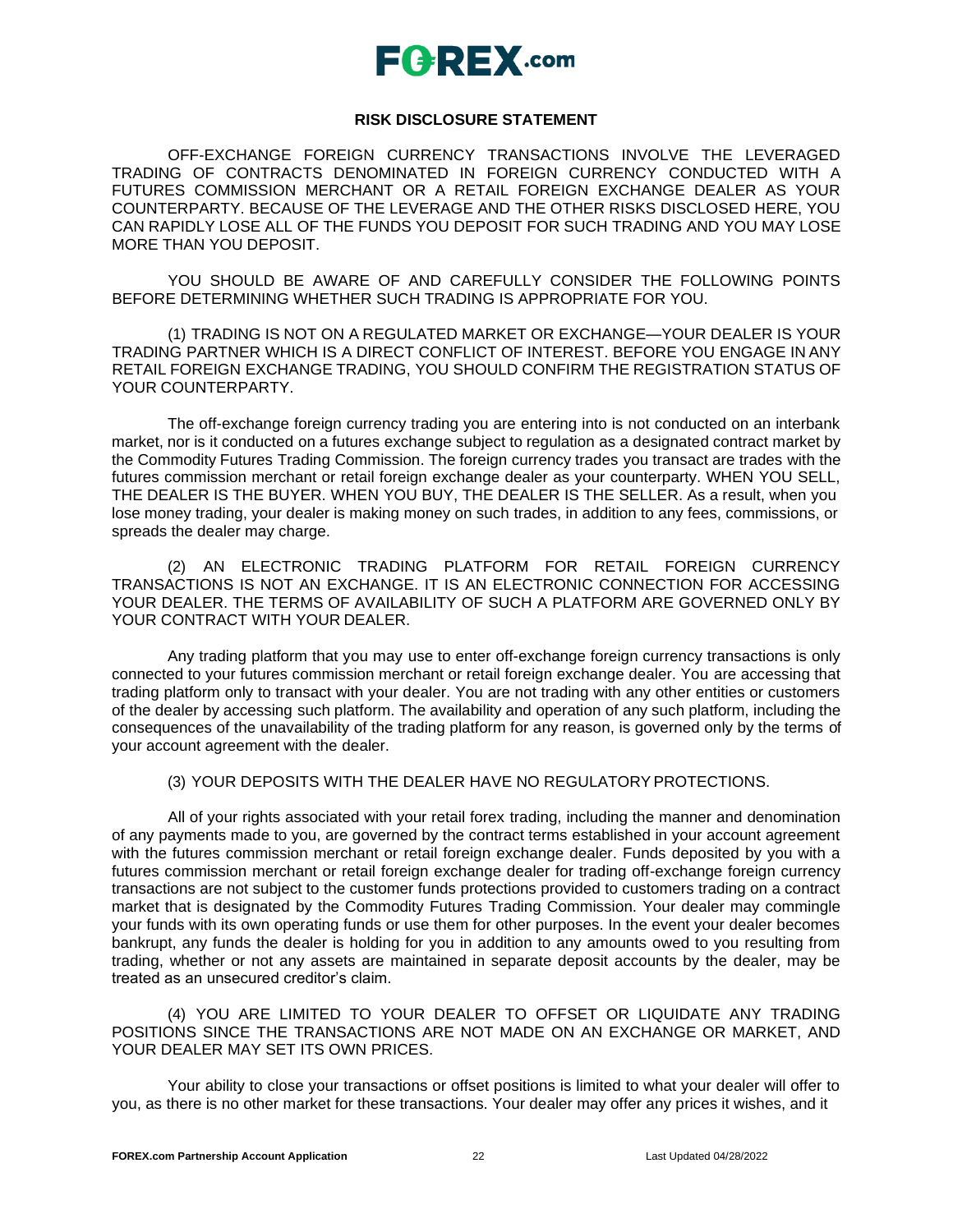

may offer prices derived from outside sources or not in its discretion. Your dealer may establish its prices by offering spreads from third party prices, but it is under no obligation to do so or to continue to do so. Your dealer may offer different prices to different customers at any point in time on its own terms. The terms of your account agreement alone govern the obligations your dealer has to you to offer prices and offer offset or liquidating transactions in your account and make any payments to you. The prices offered by your dealer may or may not reflect prices available elsewhere at any exchange, interbank, or other market for foreign currency.

### (5) PAID SOLICITORS MAY HAVE UNDISCLOSED CONFLICTS.

The futures commission merchant or retail foreign exchange dealer may compensate introducing brokers for introducing your account in ways which are not disclosed to you. Such paid solicitors are not required to have, and may not have, any special expertise in trading, and may have conflicts of interest based on the method by which they are compensated. Solicitors working on behalf of futures commission merchants and retail foreign exchange dealers are required to register. You should confirm that they are, in fact registered. You should thoroughly investigate the manner in which all such solicitors are compensated and be very cautious in granting any person or entity authority to trade on your behalf. You should always consider obtaining dated written confirmation of any information you are relying on from your dealer or a solicitor in making any trading or account decisions.

FINALLY, YOU SHOULD THOROUGHLY INVESTIGATE ANY STATEMENTS BY ANY DEALERS OR SALES REPRESENTATIVES WHICH MINIMIZE THE IMPORTANCE OF, OR CONTRADICT, ANY OF THE TERMS OF THIS RISK DISCLOSURE. SUCH STATEMENTS MAY INDICATE POTENTIAL SALES FRAUD.

THIS BRIEF STATEMENT CANNOT, OF COURSE, DISCLOSE ALL THE RISKS AND OTHER ASPECTS OF TRADING OFF-EXCHANGE FOREIGN CURRENCY TRANSACTIONS WITH A FUTURES COMMISSION MERCHANT OR RETAIL FOREIGN EXCHANGE DEALER.

For the calendar quarter ending March 31, 2022, there were 37,327 active non-discretionary trading accounts of which 30.5% were profitable and 69.5% unprofitable. For the calendar quarter ending December 31, 2021, there were 38,394 active non-discretionary trading accounts of which 28% were profitable and 72% unprofitable. For the calendar quarter ending September 30, 2021, there were 39,798 active non-discretionary trading accounts of which 31% were profitable and 69% unprofitable. For the calendar quarter ending June 30, 2021, there were 46,139 active non-discretionary trading accounts of which 31% were profitable and 69% unprofitable.

## PAST PERFORMANCE IS NOT NECESSARILY INDICATIVE OF FUTURE RESULTS.

I hereby acknowledge that I have received and understood this risk disclosure statement.

| 90110101110110131110            |  |
|---------------------------------|--|
|                                 |  |
|                                 |  |
| Name of Partnership: __________ |  |
|                                 |  |

**General Partnership**

| Signature: <u>Contract Communication</u>                                                                                                                                                                                             |                                                                                                                                                                                                                                     |  |
|--------------------------------------------------------------------------------------------------------------------------------------------------------------------------------------------------------------------------------------|-------------------------------------------------------------------------------------------------------------------------------------------------------------------------------------------------------------------------------------|--|
| Name: Name and the second contract of the second contract of the second contract of the second contract of the second contract of the second contract of the second contract of the second contract of the second contract of        |                                                                                                                                                                                                                                     |  |
| <b>Limited Partnership</b>                                                                                                                                                                                                           |                                                                                                                                                                                                                                     |  |
|                                                                                                                                                                                                                                      |                                                                                                                                                                                                                                     |  |
|                                                                                                                                                                                                                                      | By Its General Partner: <u>Communications</u> Control of the Control of the Control of the Control of the Control of the Control of the Control of the Control of the Control of the Control of the Control of the Control of the C |  |
| Signature: <u>contract and contract and contract and contract and contract and contract and contract and contract and contract and contract and contract and contract and contract and contract and contract and contract and co</u> | Date:                                                                                                                                                                                                                               |  |
|                                                                                                                                                                                                                                      |                                                                                                                                                                                                                                     |  |
|                                                                                                                                                                                                                                      |                                                                                                                                                                                                                                     |  |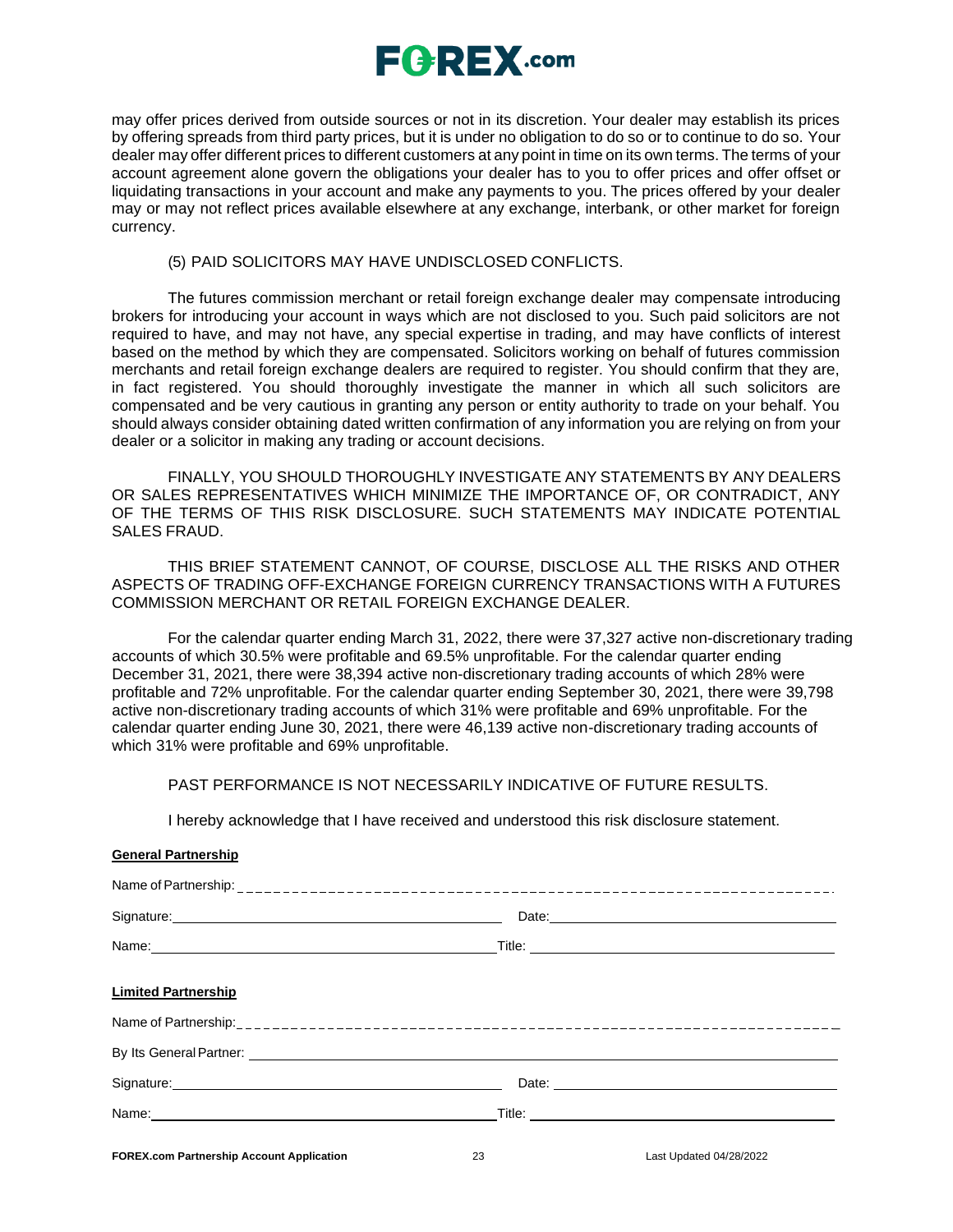

## **GAIN Capital Group LLC Direct Market Access Service Supplemental Terms**

These Supplemental Terms set out the terms and conditions under which GAIN Capital Group LLC ("GAIN Capital") offers you the Direct Market Access services described below (the "DMA Services"). These Supplemental Terms form part of the GAIN Capital Customer Agreement, including the related Trading Policies and Procedures, in each case as amended from time to time (collectively, the ''Customer Agreement'').

Unless separately defined in these Supplemental Terms, words and expressions shall have the same meanings given to them in the Customer Agreement.

## **1. TERMS OF SERVICES PROVIDED; TRADING POLICIES AND PROCEDURES.**

- a. Subject to the conditions of the Customer Agreement and acceptance of your application to open an Account, GAIN Capital will maintain one or more Accounts in your name, and will affect cash settled and physically settled transactions with and for you in the international over-the-counter currency markets on a spot basis and provide such other services and products as GAIN Capital may, in its sole discretion, determine from time to time in the future. Unless expressly stated otherwise in writing, all transactions entered into in connection with the DMA Services shall be governed by the terms of the Customer Agreement.
- **b.** Upon receipt of an order from you as customer, FOREX.com will attempt to place a financially equivalent order with its DMA Services liquidity provider(s) in GAIN Capital's name. Upon receipt of confirmation of fill price(s) from GAIN Capital's DMA Services liquidity provider(s), GAIN Capital will fill your order request, in part or in full, at the exact same price acting as counterparty to your trade. GAIN Capital's ability to fill your order will be contingent on GAIN Capital's ability to execute the order with its DMA Services liquidity provider(s) and pass these order fills on to you acting as counterparty to your trade. You acknowledge and agree that a lack of available liquidity from GAIN Capital's DMA Services liquidity providers may result in your order not being filled at any price. **You further acknowledge and agree that GAIN Capital will display currently available pricing for the contracts offered under the DMA Services, but actual execution prices achieved in the market by GAIN Capital with its DMA Services liquidity provider and passed on to you by GAIN Capital acting as counterparty to your trade may differ materially from pricing displayed, and you agree to accept the prices assigned to all filled orders pursuantto the DMA Services.**
- c. Unless otherwise specifically indicated in the trading platform through which you are accessing the DMA Services, all contingent and market orders placed on any trading day will expire at the end of each trading day.
- d. Neither Request for Quote functionality nor a demo trading system will be offered as part of the DMA Services.